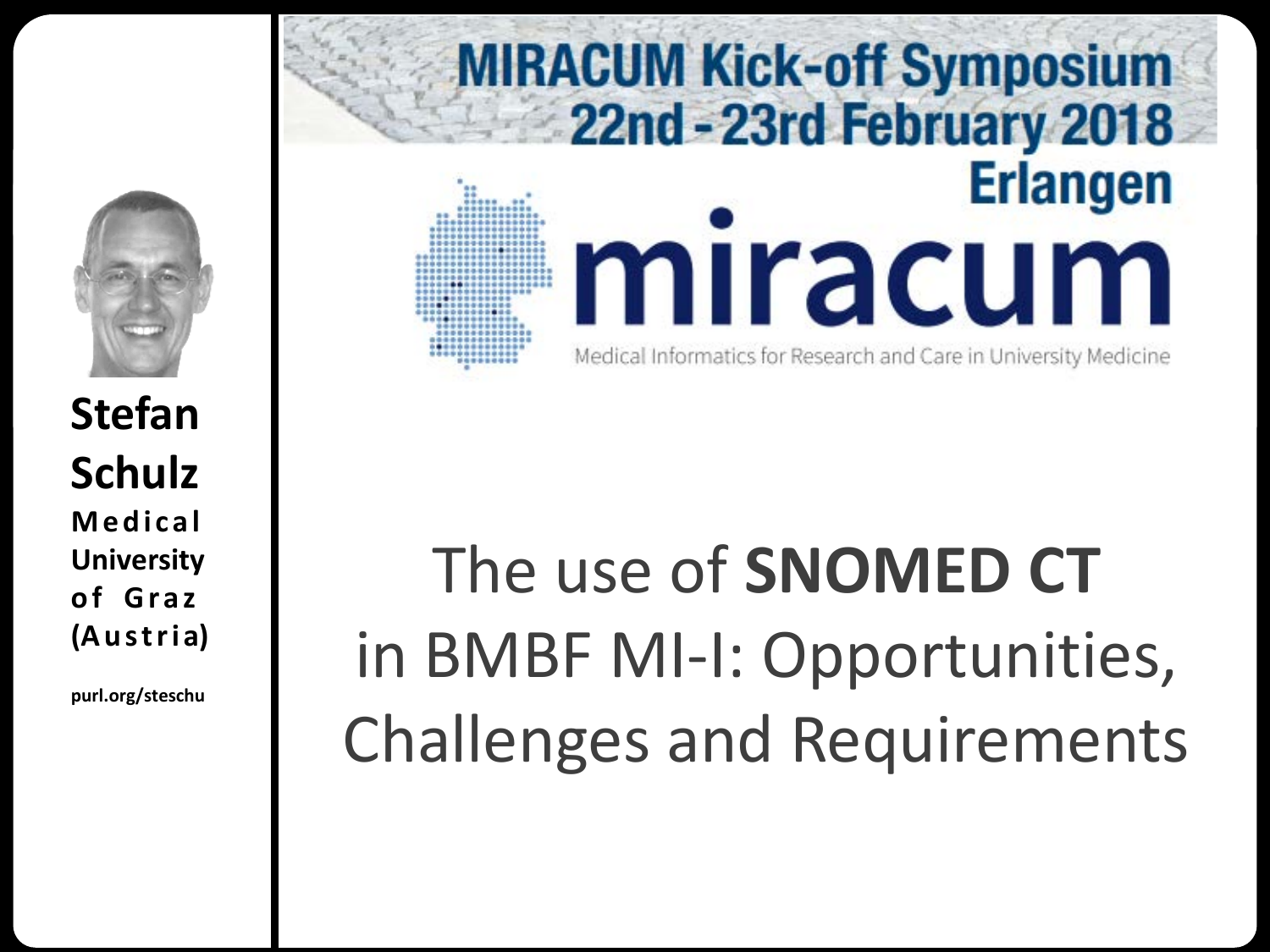## SNOMED CT – An opportunity for MI-I ?

#### SNOMED CT The Global Language of Healthcare

| <b>SIVOIVILLO THESHIQUOHGI ZOTO VILSOLS</b>                                  |                                                                                                        |                                               |                                                                                                                                         |
|------------------------------------------------------------------------------|--------------------------------------------------------------------------------------------------------|-----------------------------------------------|-----------------------------------------------------------------------------------------------------------------------------------------|
| $\left  \right $<br><b>SNOMED CT model</b><br>component                      | Pancreatic divisum                                                                                     | Pancreas divisum (disorder)                   | Summary<br><b>Details</b><br><b>References</b><br>Diagram<br>Expression<br><b>Refsets</b><br><b>Members</b>                             |
|                                                                              | Pancreatic abscess<br>$\equiv$ 1                                                                       | Abscess of pancreas (disorder)                | <b>Stated</b><br><b>Inferred</b>                                                                                                        |
| Filter results by Refset                                                     | [≡)<br>Mumps pancreatitis                                                                              | Mumps pancreatitis (disorder)                 | Parents                                                                                                                                 |
| 1272<br>CTV3 simple map                                                      | Pancreatic symptom                                                                                     | Pancreatic symptom (finding)                  | Gastrointestinal tract anastomosis - intestine (procedure)<br>⋗〔≡〕<br>Repair of pancreas (procedure)<br>$\sum_{i=1}^{n}$                |
| (133)<br>ICD-O simple map<br>reference set                                   | Pancreatic fistula<br>$\equiv$ )                                                                       | Pancreatic fistula (disorder)                 |                                                                                                                                         |
| (89)                                                                         | Pancreatic atrophy<br>$\equiv$                                                                         | Atrophy of pancreas (disorder)                | Pancreas to<br>☆ 프<br>$\blacksquare$<br>Method $\rightarrow$ Anastomosis -<br>intestine                                                 |
| Anatomy structure and<br>entire association reference<br>set                 | Pancreatic cholera                                                                                     | <b>Verner-Morrison syndrome</b><br>(disorder) | action<br>anastomosis (procedure)<br>Procedure site - Direct $\rightarrow$<br>SCTID: 43907003<br>Pancreatic structure                   |
| $\left( 2\right)$<br>Anatomy structure and<br>part association reference set | Pancreatin allergy<br>$\equiv$                                                                         | Pancreatin allergy (disorder)                 | 43907003   Pancreas to<br>Method $\rightarrow$ Anastomosis -<br>intestine anastomosis (procedure)  <br>action                           |
|                                                                              | Pancreatic peptide                                                                                     | Pancreatic peptide (substance)                | Pancreas to intestine<br>Procedure site - Direct $\rightarrow$<br>anastomosis<br><b>Intestinal structure</b>                            |
|                                                                              | Pancreatic hormone<br>$\equiv$ )                                                                       | Pancreatic hormone (substance)                | Pancreaticoenterostomy<br>Drainage of pancreas by                                                                                       |
|                                                                              | Pancreatic surgeon                                                                                     | Pancreatic surgeon (occupation)               | anastomosis<br>Enteropancreatostomy                                                                                                     |
|                                                                              | Pancreatic ascites                                                                                     | Pancreatic ascites (disorder)                 | Pancreas to intestine<br>anastomosis (procedure)                                                                                        |
|                                                                              | Pancreatin capsule                                                                                     | Pancreatin capsule (product)                  |                                                                                                                                         |
|                                                                              | Pancreatic amylase                                                                                     | Pancreatic amylase (substance)                | Children (6)<br>$\blacktriangleright$ ( $\equiv$ ) Distal subtotal pancreatectomy with pancreaticojejunostomy                           |
|                                                                              | <b>Pancreatic hormone</b><br>Pancreatic hormone<br>$\blacktriangleright$ ( $\equiv$ )<br>(disposition) |                                               | (procedure)<br>lleopancreatostomy (procedure)                                                                                           |
|                                                                              | Acute pancreatitis<br>$\equiv$                                                                         | Acute pancreatitis (disorder)                 | Pancreaticocystoenterostomy (procedure)<br><b>Contract</b><br>Pancreaticoduodenostomy (procedure)<br>$\blacktriangleright$ ( $\equiv$ ) |
|                                                                              | <b>Pancreatic function</b>                                                                             | Pancreatic function (observable<br>entity)    | Pancreaticojejunostomy (procedure)<br>$\sum_{i=1}^{n}$<br>Pancreaticojejunostomy, side-to-side anastomosis (procedure)<br>⋗             |
|                                                                              | Groove pancreatitis                                                                                    | Groove pancreafitis (disorder)                |                                                                                                                                         |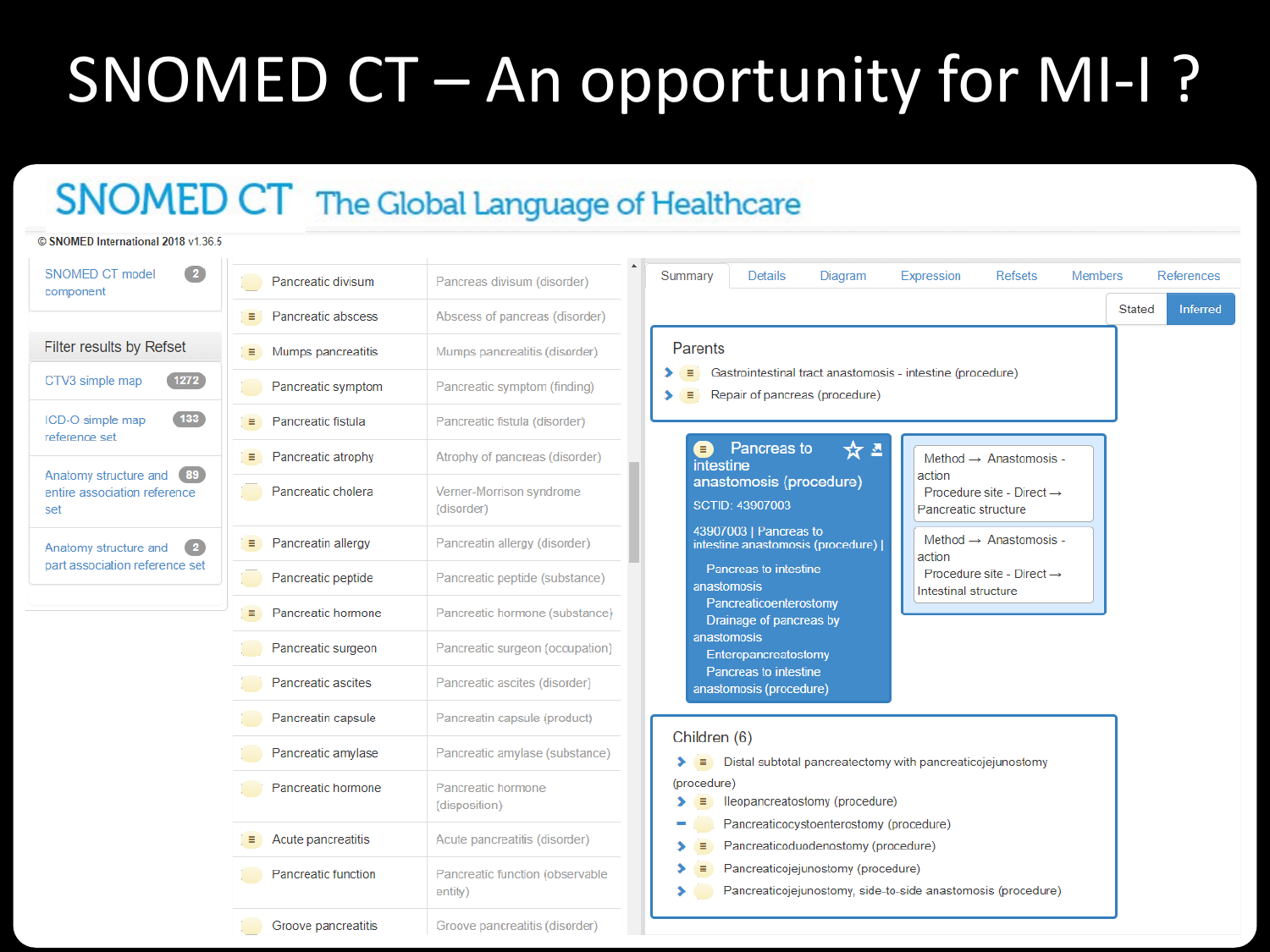# SNOMED CT – An opportunity for MI-I ?

- Covers all aspects of the EHR, providing metadata ("concepts") for semantic interoperability of clinical data
- ~300k clinical concepts (disorders, findings, procedures, observables, organisms, products, substances, qualities, …)
- **Terms in several languages** (no official German translation)
- **Increasing world-wide acceptance**
- Computable and Extensible
- International standard, governed by an non-profit SDO ("SNOMED International", former IHTSDO)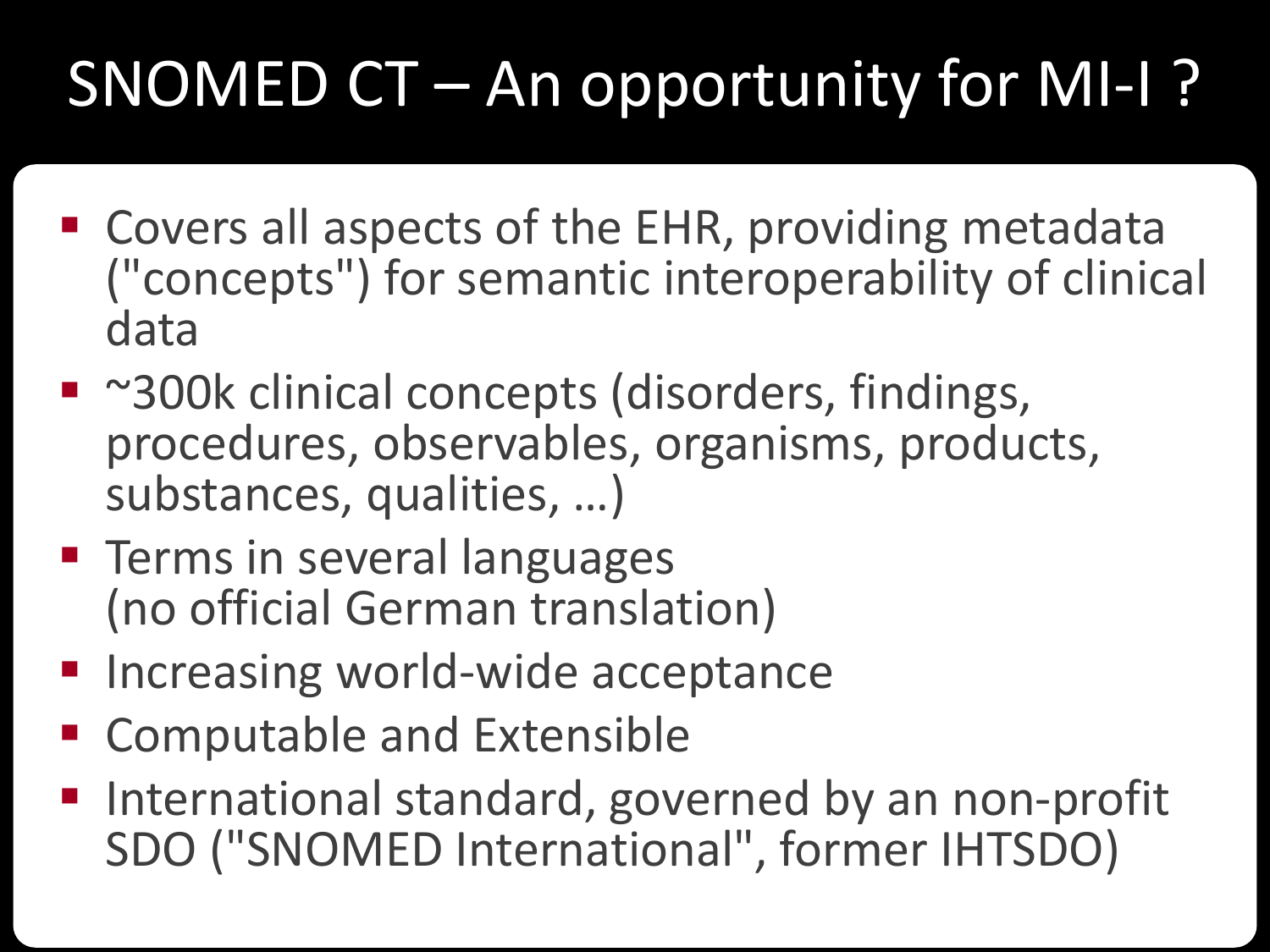## SNOMED CT – Yet another standard?

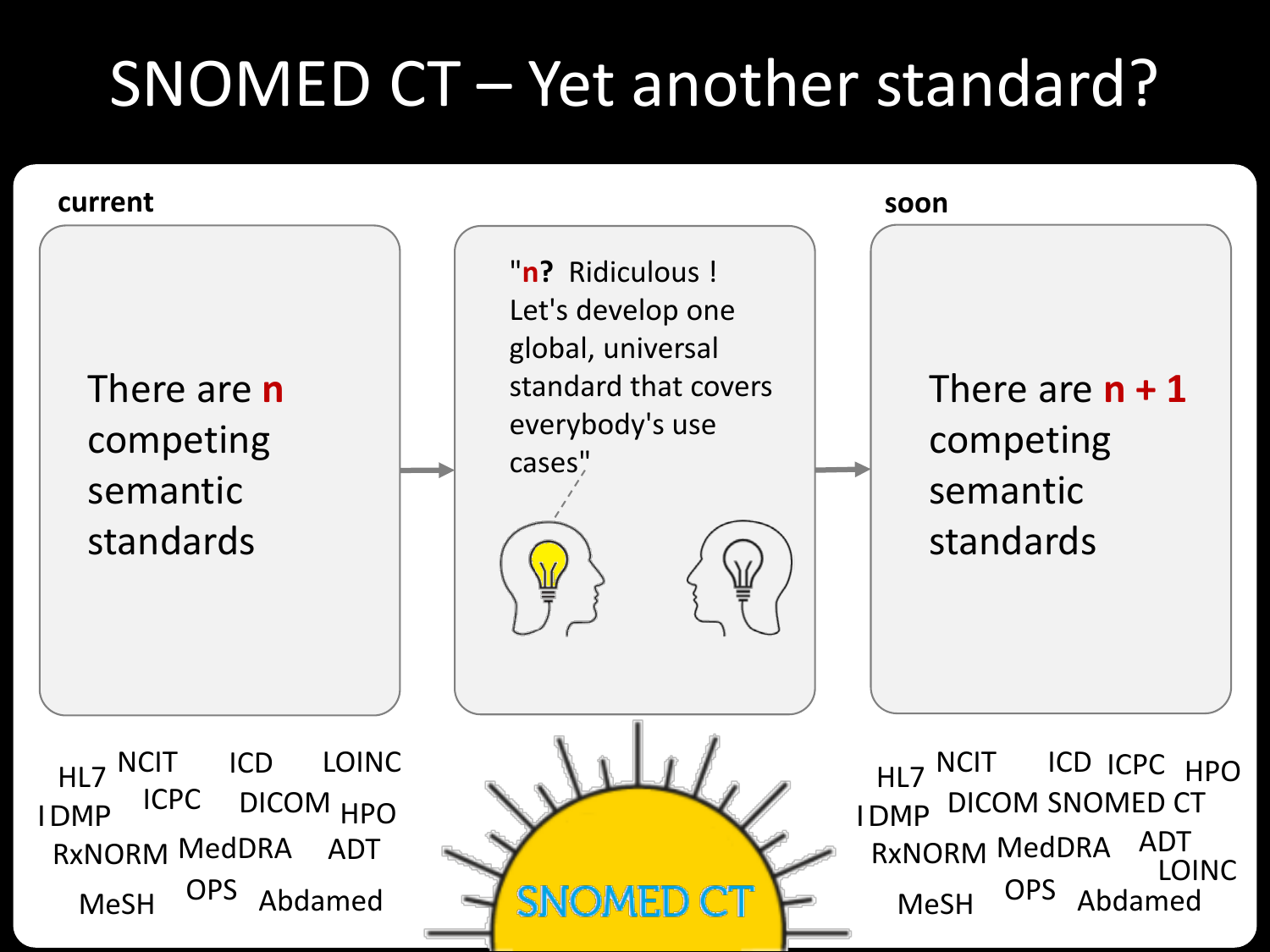## Designed to interface with other standards



4.2. Focus on international requirements and regulations, such as initial IDMP alignment to support interoperability defined by the use cases and remove some barriers of adoption.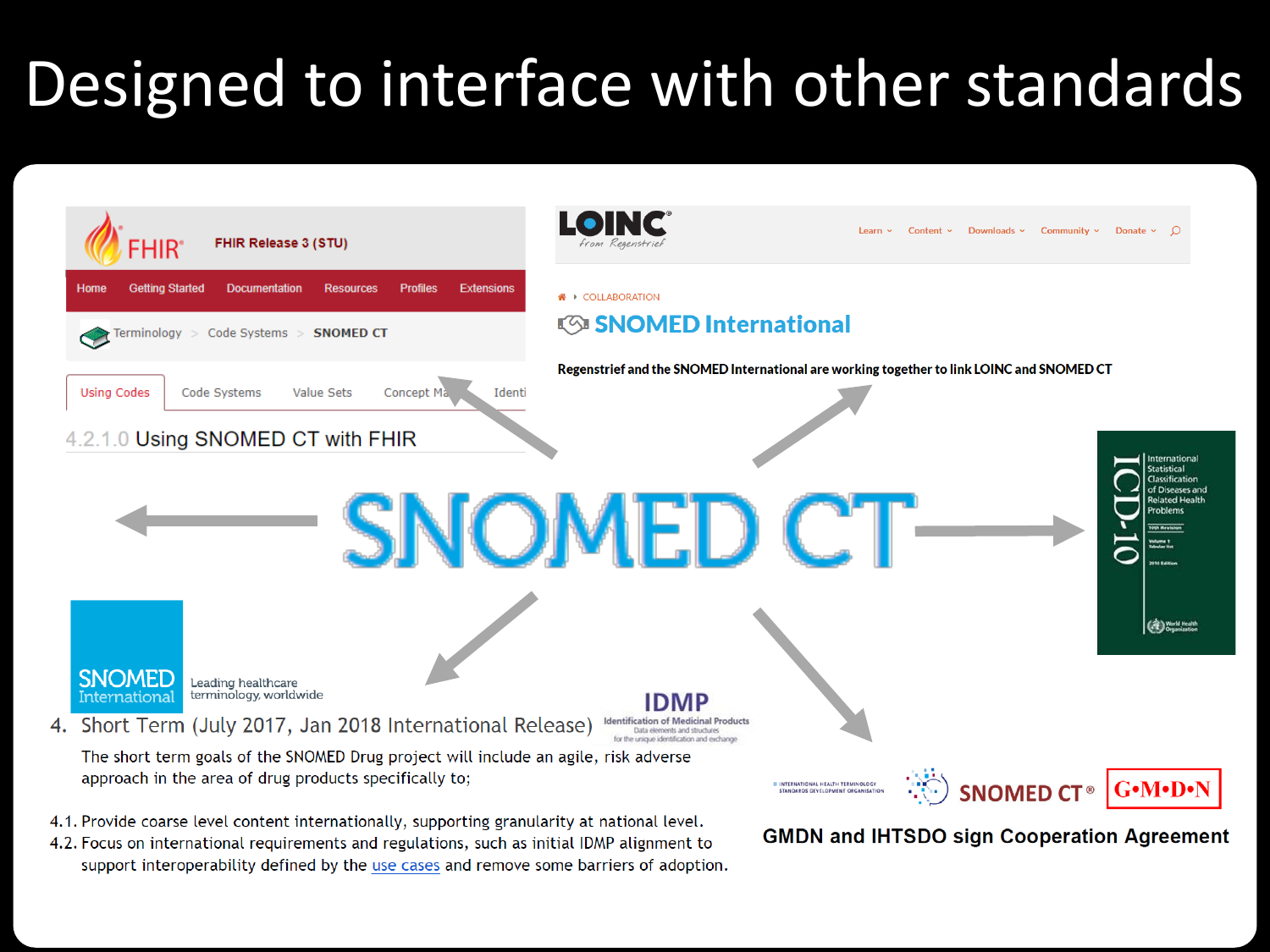**"Models of Use" Contextual** embedding of terminologies

Information / Models

Reference **Terminologies** 

**"Models of Meaning"** Describe characteristics of (classes of) domain entities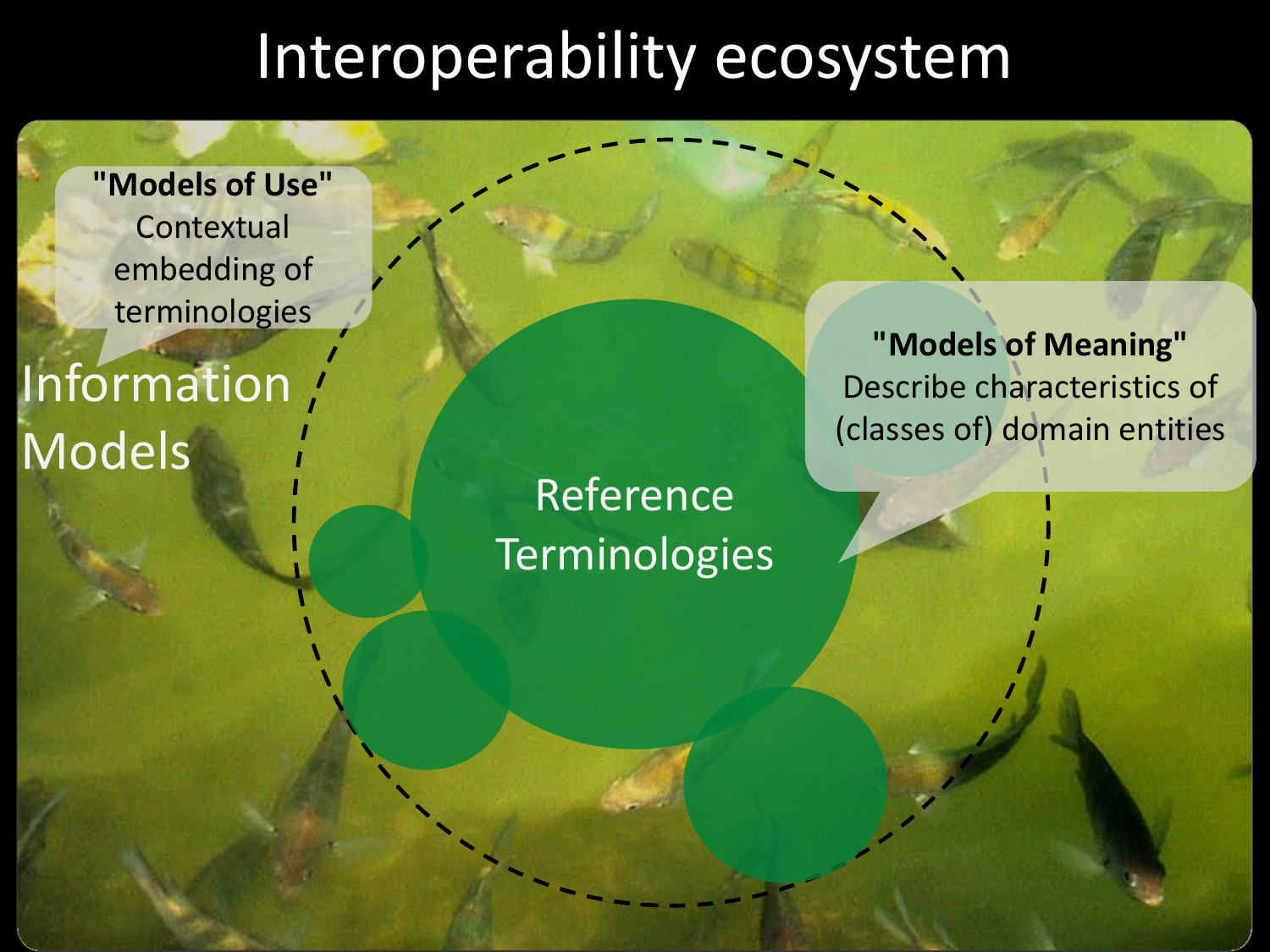#### Information Models

**Core Reference Terminology** Core reference terminology supplemented by and mapped with other reference terminologies.

> **Other Reference Terminologies**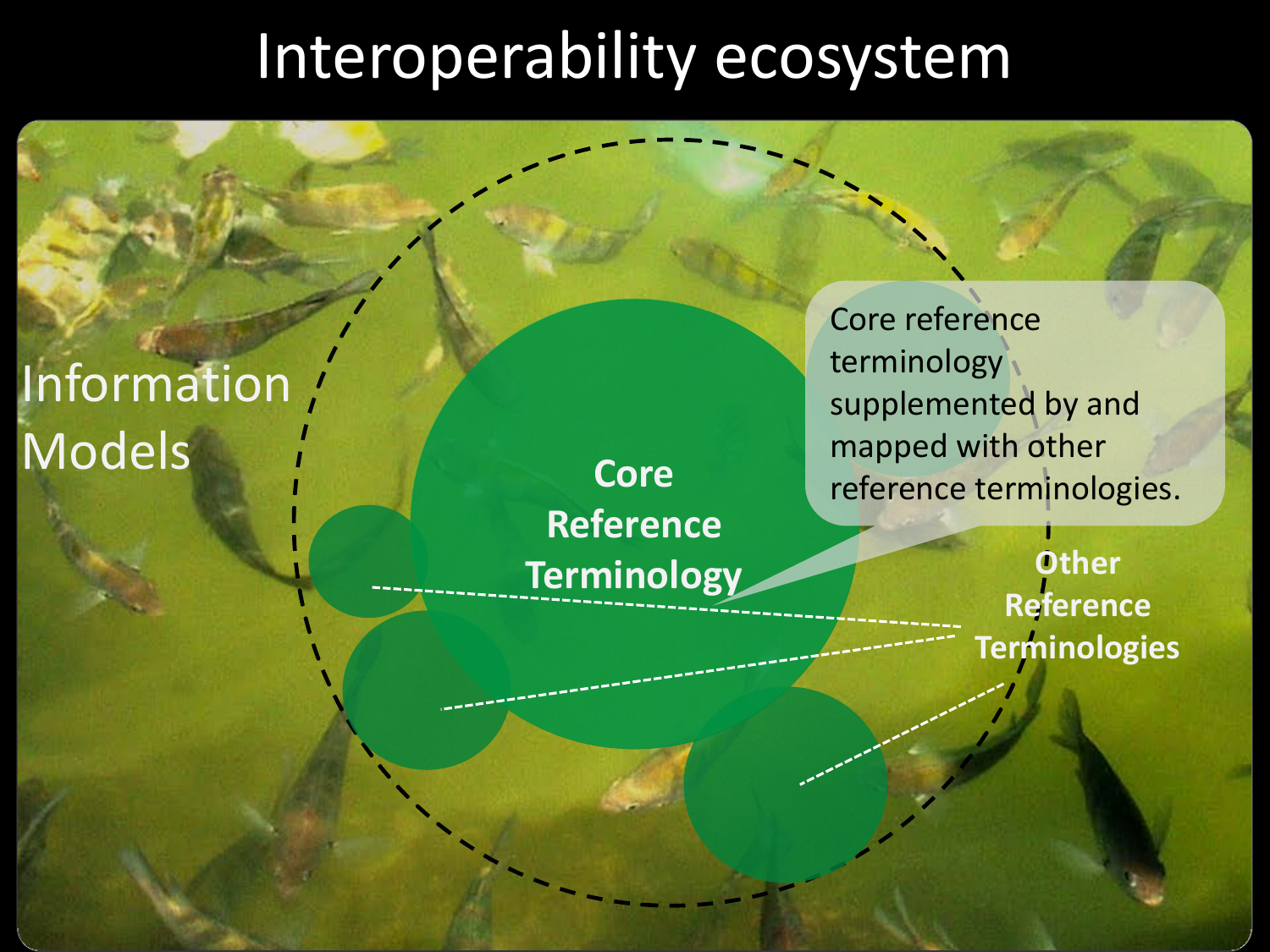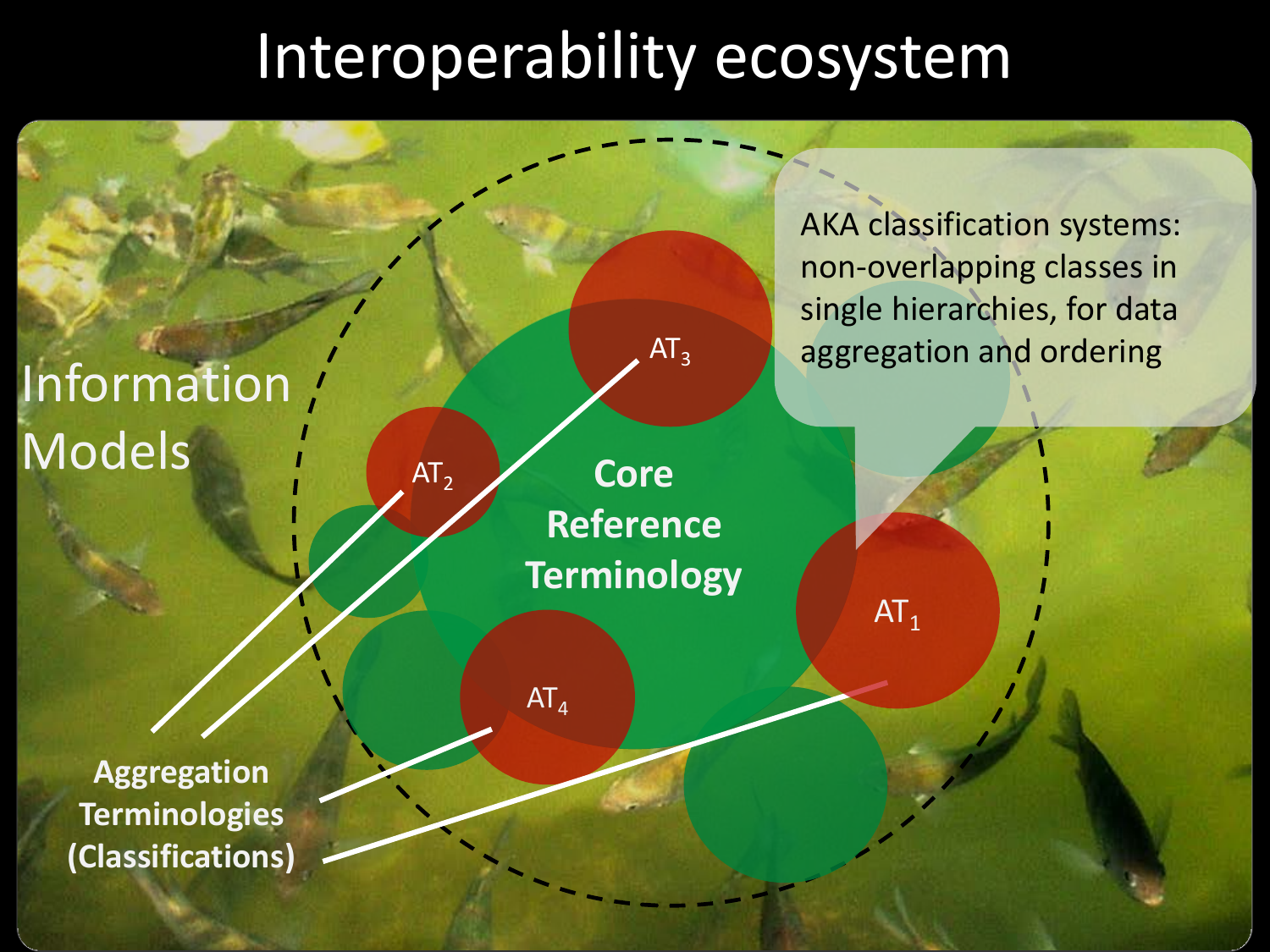#### Information, Models

## **SNOMED CT**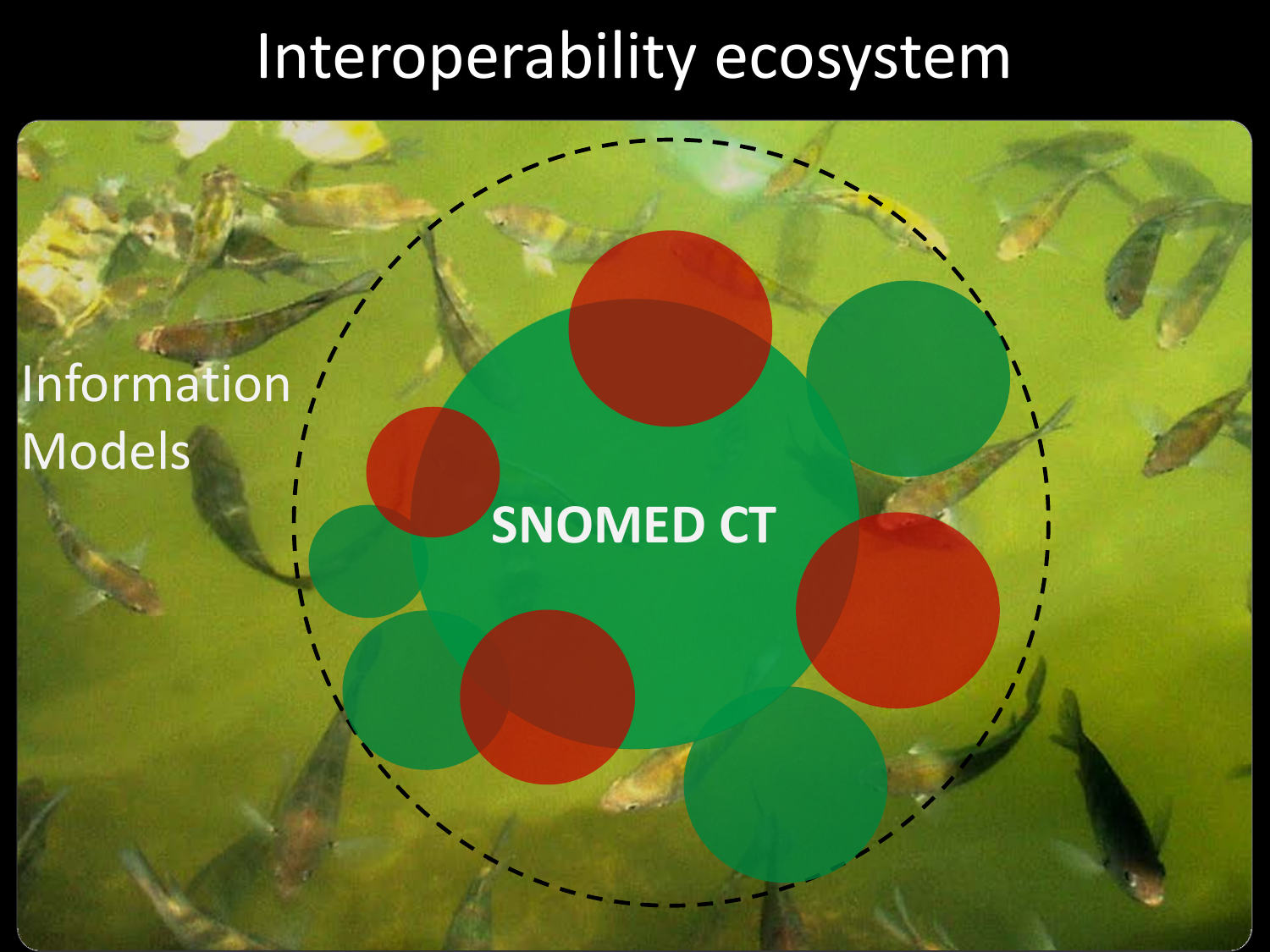## SNOMED CT: reference terminology

#### SNOMED CT The Global Language of Healthcare

Groove pancreatitis (disorder)

| © SNOMED International 2018 v1.36.5                                   |                                |                                         |
|-----------------------------------------------------------------------|--------------------------------|-----------------------------------------|
| $\overline{2}$<br><b>SNOMED CT model</b><br>component                 | Pancreatic divisum             | Pancreas divisum (                      |
|                                                                       | Pancreatic abscess<br>$\equiv$ | <b>Abscess of pancred</b>               |
| <b>Filter results by Refset</b>                                       | E.<br>Mumps pancreatitis       | Mumps pancreatitis                      |
| 1272.<br>CTV3 simple map                                              | Pancreatic symptom             | Pancreatic symptor                      |
| 133 <sup>°</sup><br>ICD-O simple map<br>reference set                 | $\equiv$<br>Pancreatic fistula | Pancreatic fistula (                    |
|                                                                       | (≡)<br>Pancreatic atrophy      | Atrophy of pancrea                      |
| Anatomy structure and<br>$-69$<br>entire association reference<br>sef | Pancreatic cholera             | <b>Verner-Morrison sy</b><br>(disorder) |
| -21<br><b>Anatomy structure and</b>                                   | Pancreatin allergy<br>î≣ î     | Pancreatin allergy                      |
| part association reference set                                        | Pancreatic peptide             | Pancreatic peptide                      |
|                                                                       | Pancreatic hormone<br>E.       | Pancreatic hormon                       |
|                                                                       | Pancreatic surgeon             | <b>Pancreatic surgeor</b>               |
|                                                                       | Pancreatic ascites             | <b>Pancreatic ascites</b>               |
|                                                                       | Pancreatin capsule             | Pancreatin capsule                      |
|                                                                       | Pancreatic amylase             | <b>Pancreatic amylase</b>               |
|                                                                       | Pancreatic hormone             | Pancreatic hormon<br>(disposition)      |
|                                                                       | Acute pancreatitis<br>$\equiv$ | <b>Acute pancreatifis</b>               |
|                                                                       | <b>Pancreatic function</b>     | <b>Pancreatic function</b><br>entity)   |

Groove pancreatitis

| <i>i</i> isum (disorder) | Expression<br><b>Members</b><br><b>Details</b><br>Diagram<br><b>Refsets</b><br><b>References</b><br>Summary |
|--------------------------|-------------------------------------------------------------------------------------------------------------|
| xancreas (disorder)      | <b>Ontological foundation</b><br><b>Stated</b><br>Inferred                                                  |
| reatitis (disorder)      | 43907003<br>Pancreas to intestine anastomosis (procedure)                                                   |
| vmptom (finding)         | 15051002                                                                                                    |
| stula (disorder)         | Repair of pancreas (procedure)                                                                              |
| ancreas (disorder)       | 235407009<br>Gastrointestinal tract anastomosis - intestine (procedure)                                     |
| ison syndrome            | 260686004<br>257741005<br>Method<br>Anastomosis - action (qualifier value)                                  |
| (disorder)               | 405813007<br>15776009                                                                                       |
| eptide (substance)       | Procedure site - Direct<br>Pancreatic structure (body structure)                                            |
| comone (substance)       | 257741005<br>260686004<br>Anastomosis - action (qualifier value)<br>Method                                  |
| urgeon (occupation)      | 405813007<br>113276009<br>Procedure site - Direct<br>Intestinal structure (body structure)                  |
| scites (disorder)        |                                                                                                             |
| apsule (product)         |                                                                                                             |
| mylase (substance)       | Children (6)<br>Distal subtotal pancreatectomy with pancreaticojejunostomy                                  |
| <b>tormone</b>           | (procedure)<br>lleopancreatostomy (procedure)<br>Ξ                                                          |
| eatifis (disorder)       | Pancreaticocystoenterostomy (procedure)<br>Pancreaticoduodenostomy (procedure)<br>Ξ                         |
| unction (observable      | Pancreaticojejunostomy (procedure)<br>Ξ<br>Pancreaticojejunostomy, side-to-side anastomosis (procedure)     |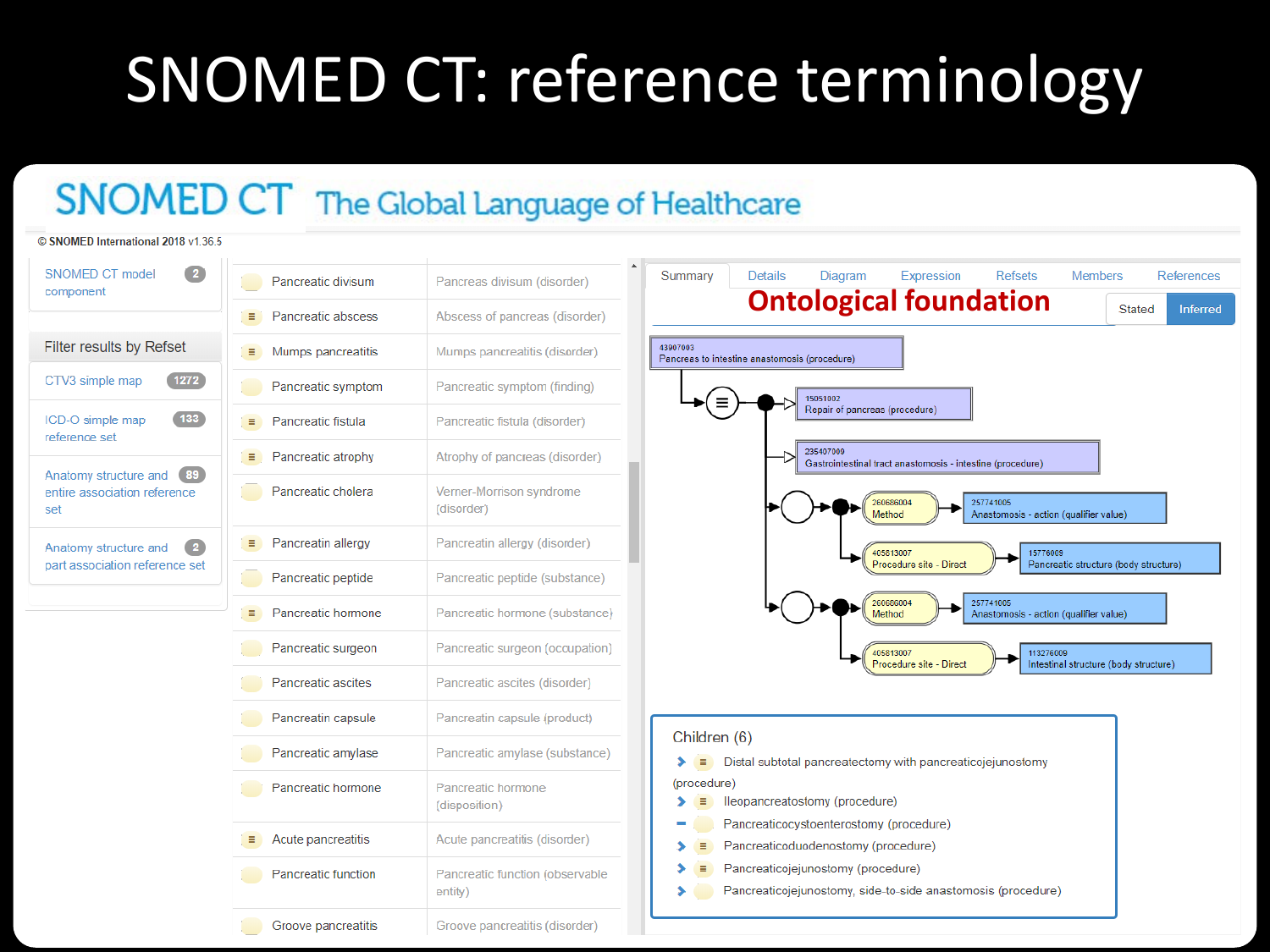## SNOMED CT – Structural benefits (I): Polyhierachies

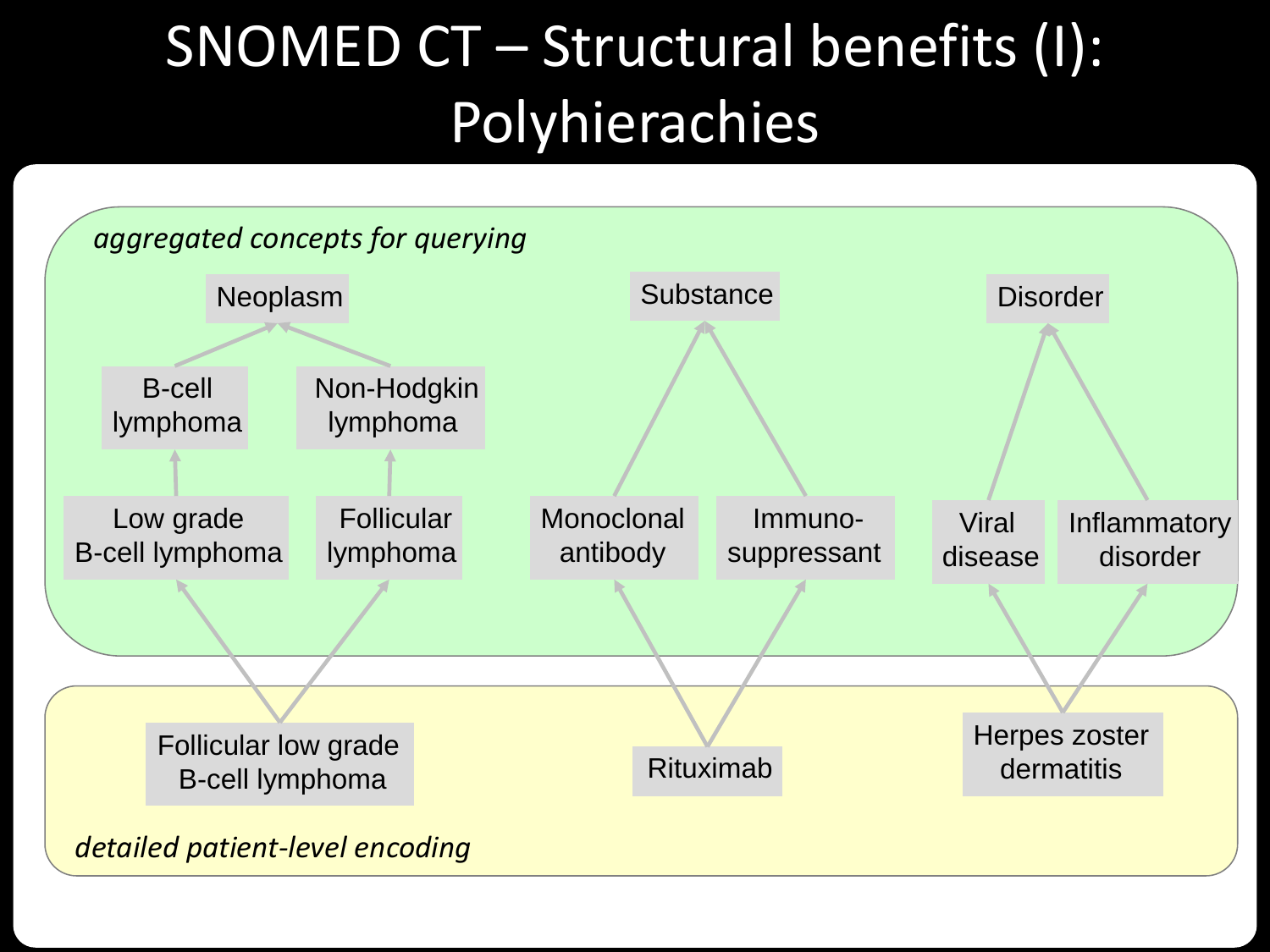## SNOMED CT – Structural benefits (II): Co-ordination

#### **Pre-coordination**

```
<<< 29673001 |Second degree burn of single finger, not thumb (disorder)| :
{ 116676008 |Associated morphology| = 262588000 |Deep partial thickness burn 
(morphologic abnormality)|,363698007 |Finding site| = 56213003 |Skin of 
finger (body structure)| }
211908006 |Deep partial thickness burn of a single finger (disorder)|
 ≡
"Verbrennung 2. Grades eines einzelnen Fingers"
```
#### **Post-coordination**

*"Verbrennung 2. Grades der Rückseite des rechten Zeigefingers"* 

```
<<< 29673001 |Second degree burn of single finger, not thumb (disorder)| :
{ 116676008 |Associated morphology| = 262588000 |Deep partial thickness burn 
(morphologic abnormality)|,363698007 |Finding site| = 37314006 | Skin 
structure of dorsal surface of index finger (body structure) |, 272741003 
|Laterality| = 24028007 |Right (qualifier value)| }
```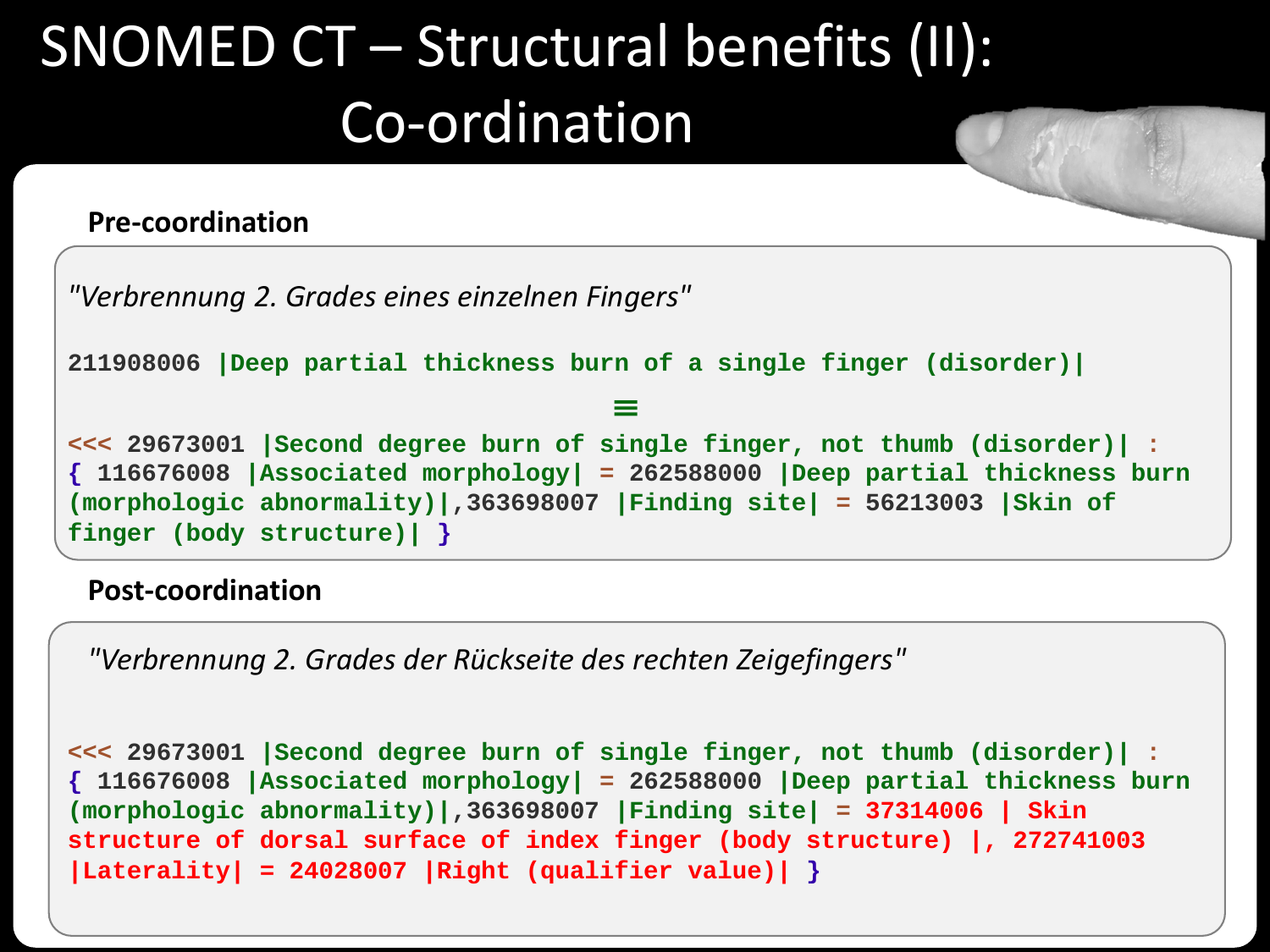# SNOMED CT – Challenges for MI-I

#### **Three major scenarios of use**

- **SNOMED CT codes linked to (small) value sets for** structured data entry
- SNOMED CT as vocabulary for manual annotation of unstructured text
	- **broad coverage of clinical jargon in medical texts**
	- **dealing with ambiguous expressions**
	- **Khown low inter-annotator agreement with large** vocabularies (ASSESS-CT)
- SNOMED CT as a vocabulary for machine annotations of clinical text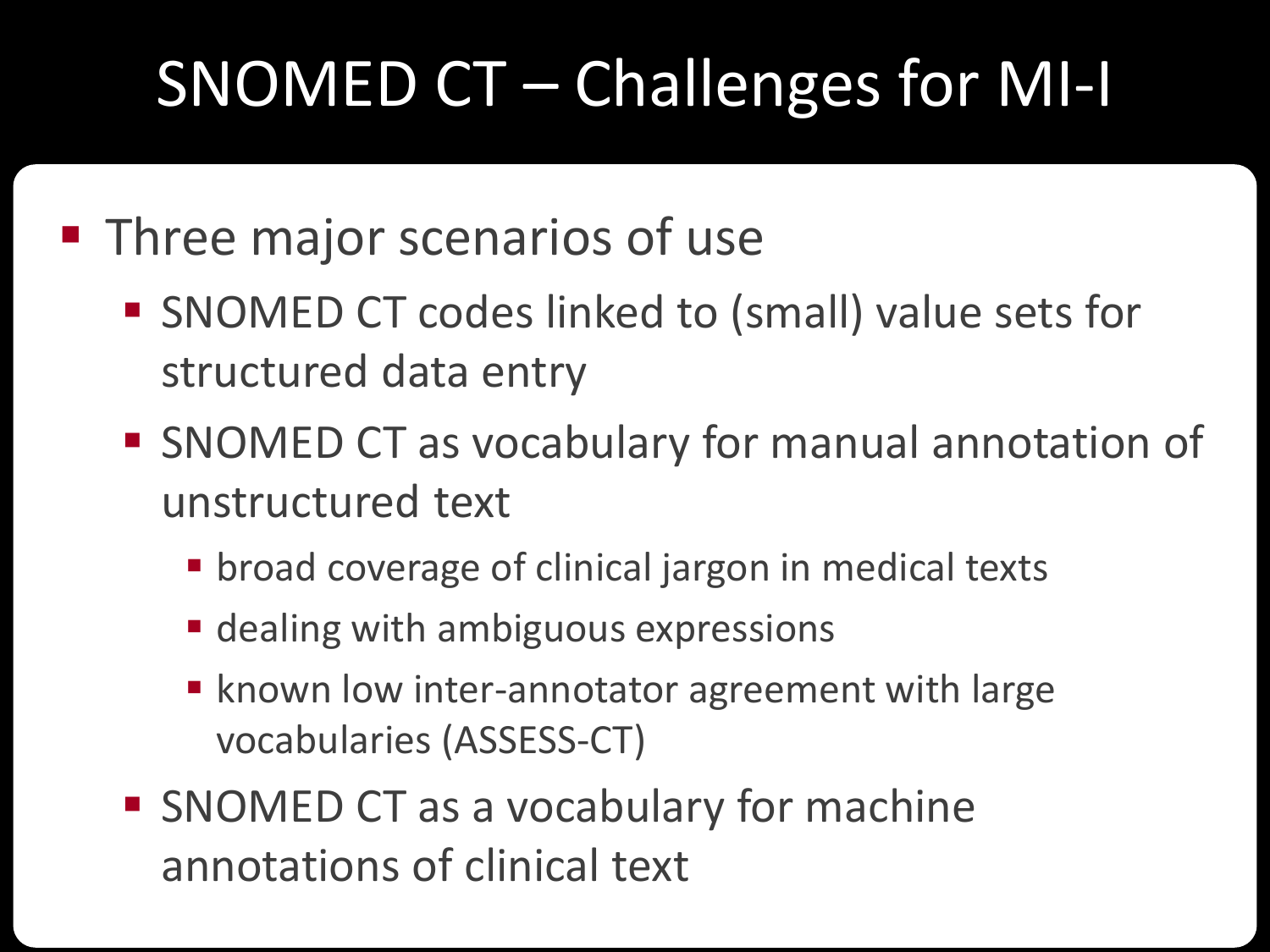# ASSESS CT recommendations

- "SNOMED CT is the best candidate for a core reference terminology for cross-border, national and regional eHealth deployments in Europe."
- **SNOMED CT adoption must be part of a wider,** strategy for optimising the benefits of semantic interoperability in health data
- The adoption of SNOMED CT should be realised incrementally rather than all at once
- Mechanisms should be established to facilitate and co-ordinate European Member State cooperation on terminology and semantic interoperability



 SNOMED CT should be part of a terminology ecosystem, including international aggregation terminologies and as wells as

local user interface terminologies, which address multilingualism in Europe and clinical communication with multidisciplinary professional and lay language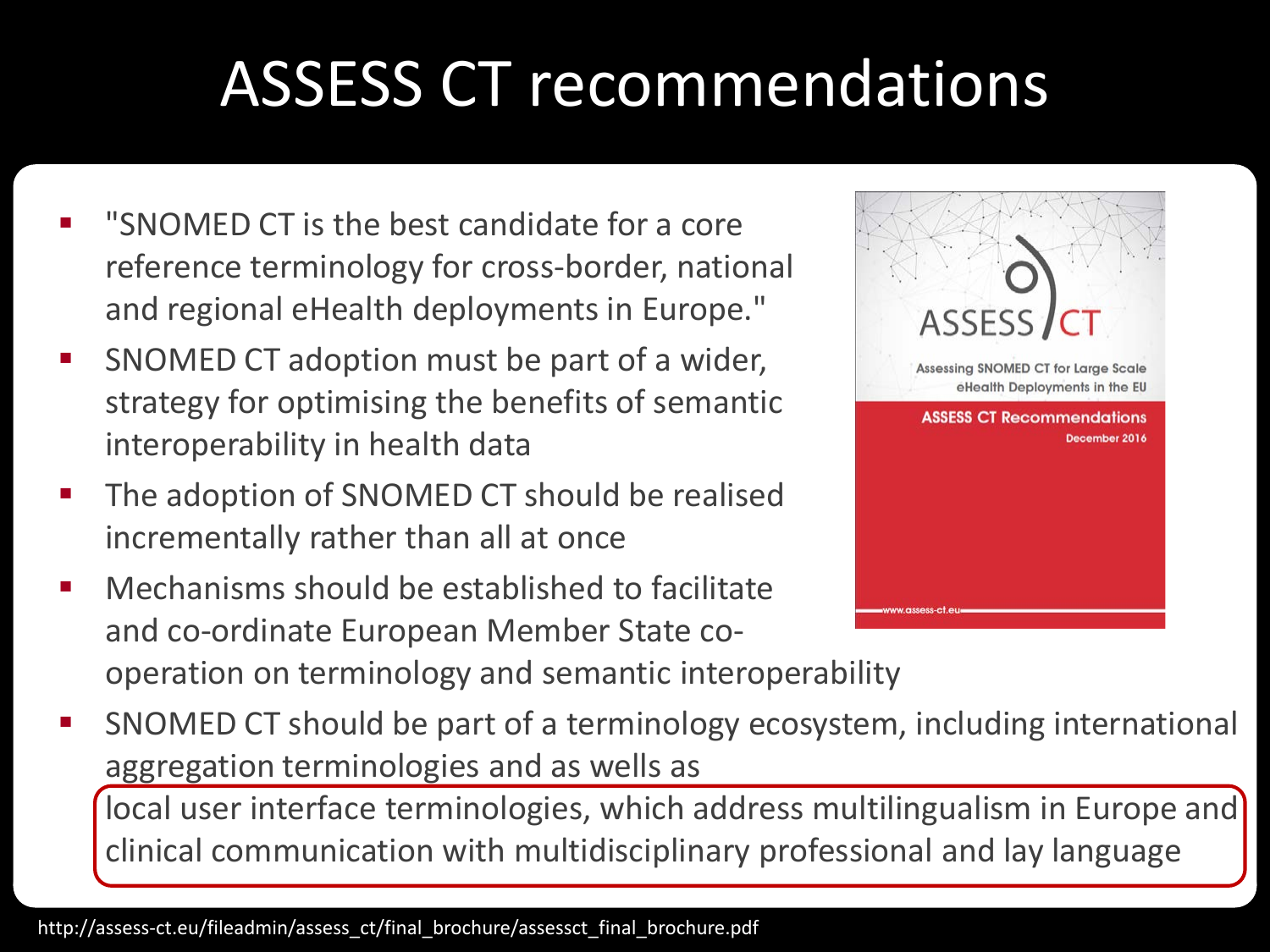- Collections of terms used by end users.
- Terms often ambiguous.
- Abbreviations frequent
- Language, dialect, user group specific

Information Models

**User Interface Vocabulary (language specific)**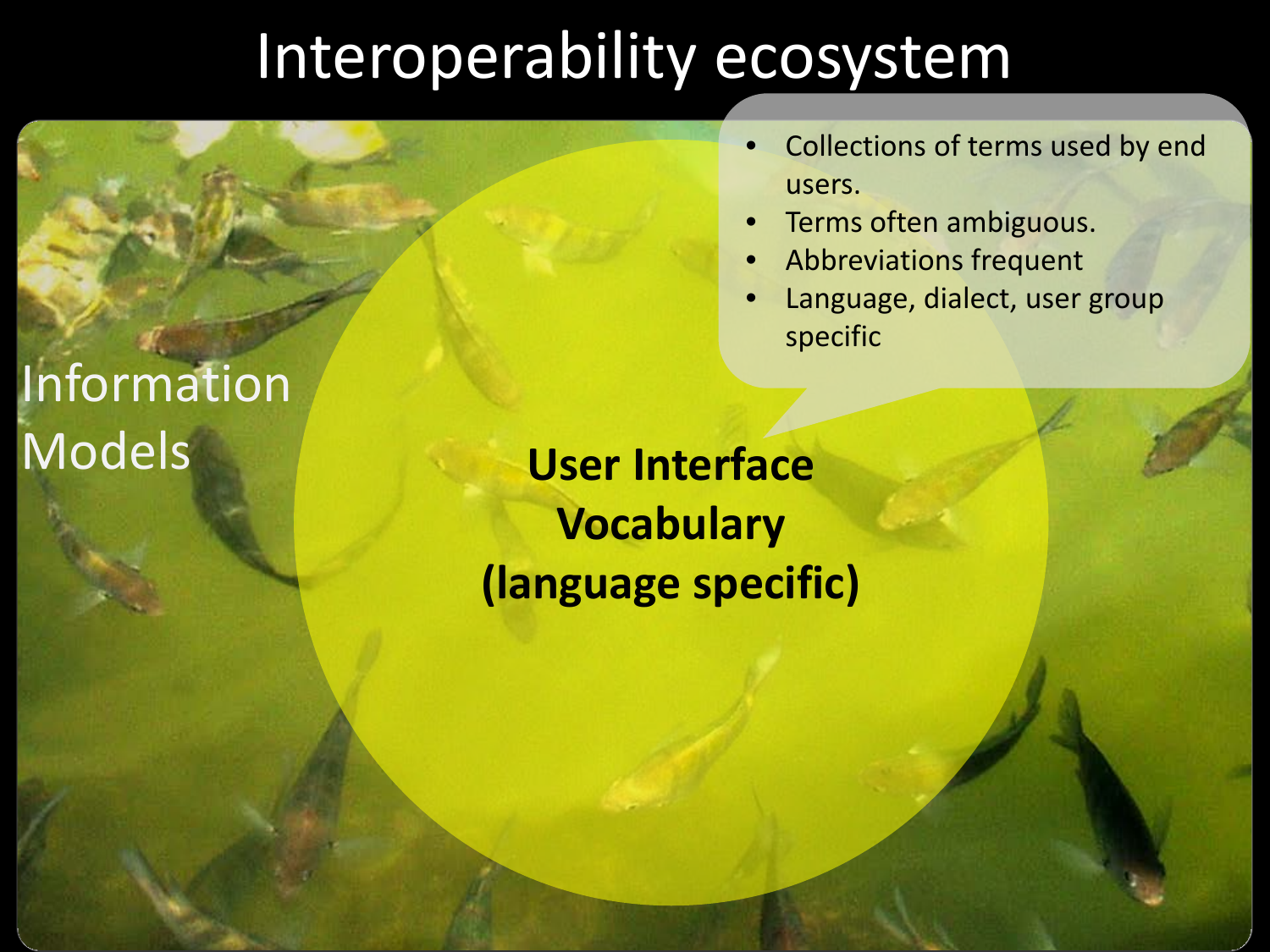#### **Interface Vocabulary (German)**

"Ca" "Kalzium" "Calcium" [chemistry]

"Ca" "Krebs" "Karzinom" [oncology]

**Reference Terminology**

5540006 | Calcium (substance) |

68453008 | Carcinoma (morphologic abnormality) |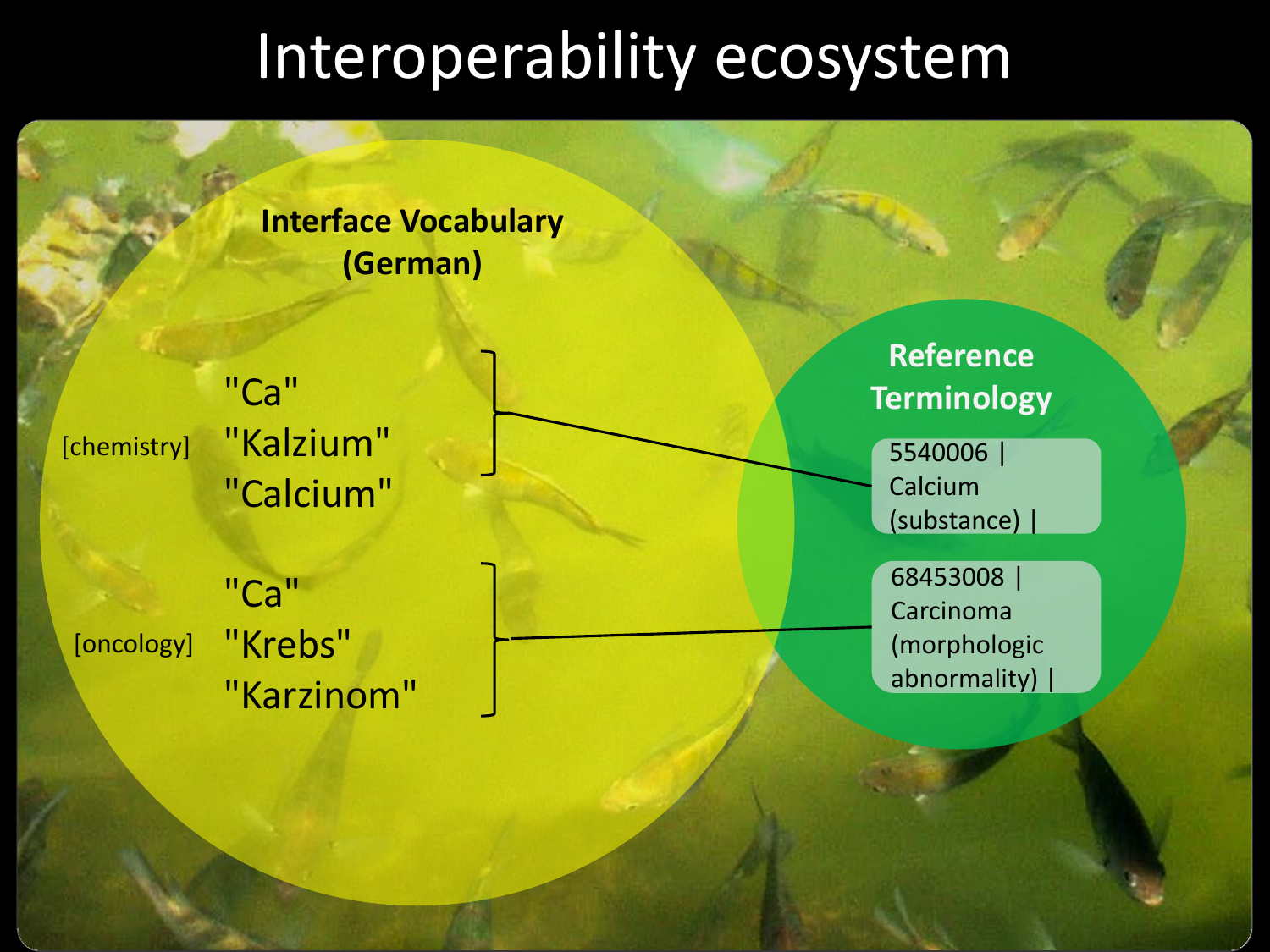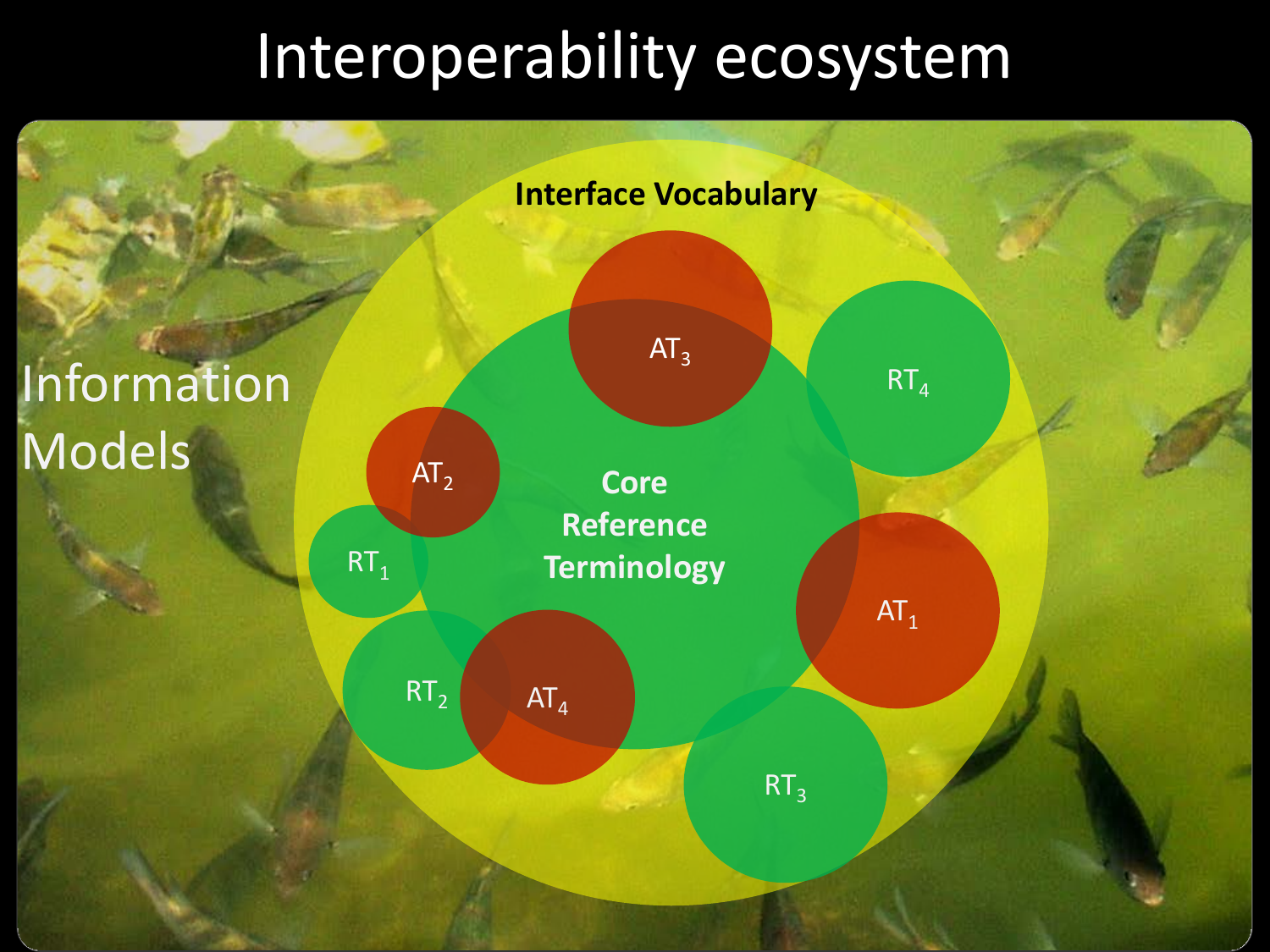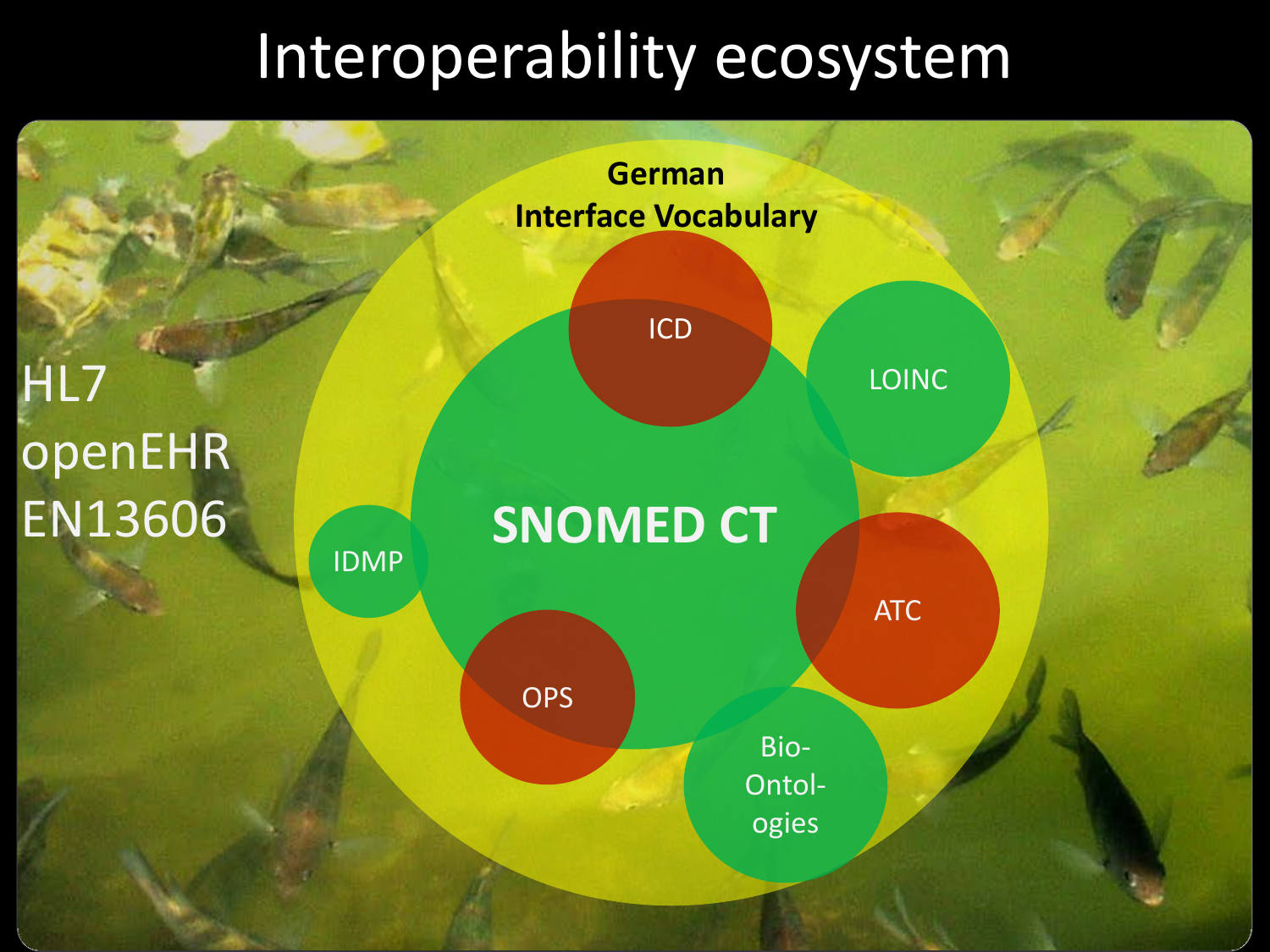# SNOMED CT – Requirements for MI-I

- Acquire a SNOMED CT licence
	- **Project-specific free research licence**
	- **Membership of SNOMED International (IHTSDO)**
- Build and maintain German-language interface vocabulary
	- **Joint effort of MI-I, in cooperation with international** partners (Switzerland, Austria)
	- Use case driven
	- **E** Crowdsourcing approach
	- In concert with advanced human language technology
- **Experience: SNOMED CT Interface Vocabulary** currently created at Medical University of Graz (Austria)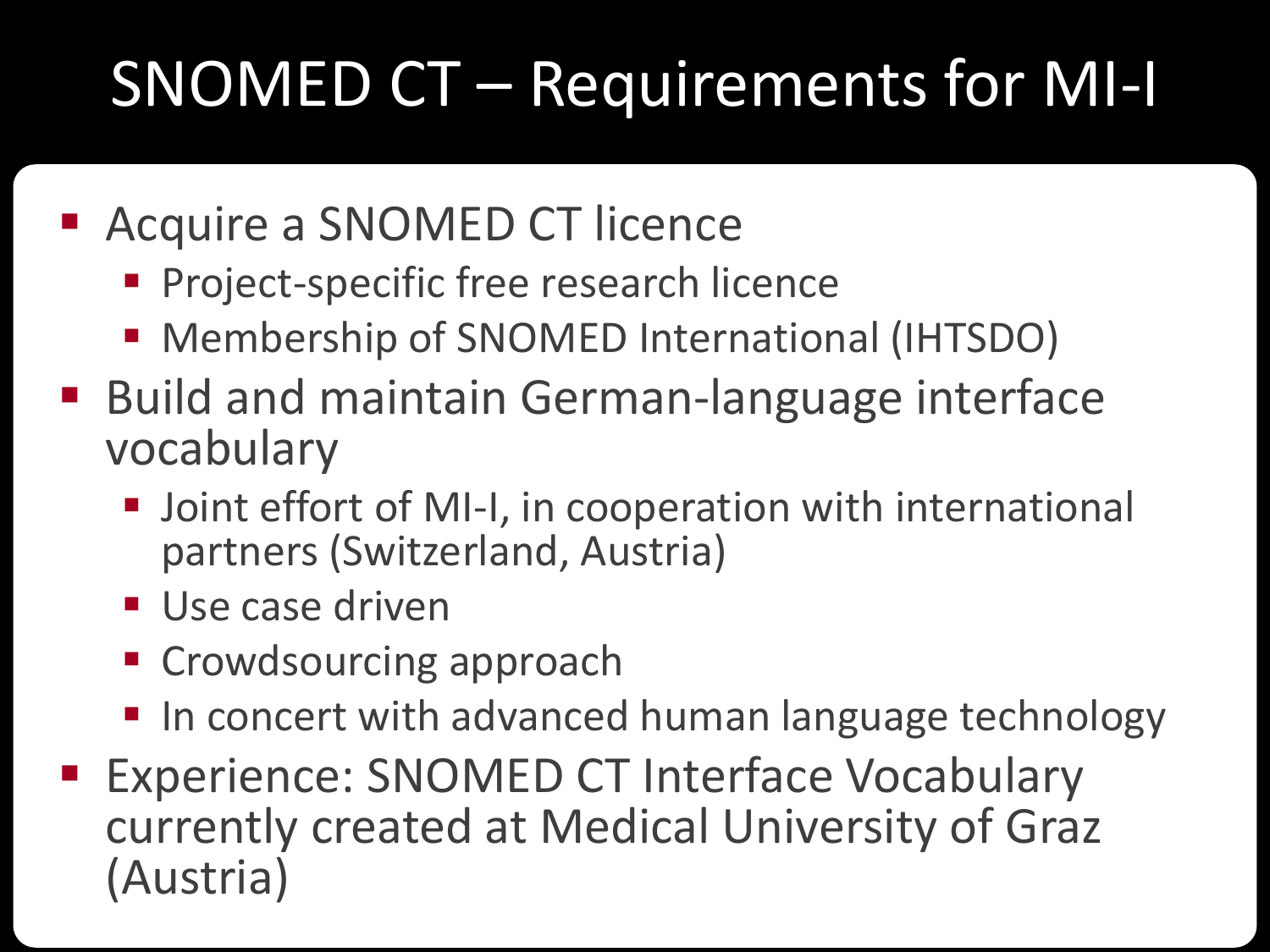## Preferred terms  $\neq$  Interface terms

**Term occurrences in corpus of 30k cardiology** discharge summaries (Med. Univ. Graz)

| Preferred term (ICD, OPS) | Count          | Interface term | Count |
|---------------------------|----------------|----------------|-------|
| Aortenklappenstenose      | 3749           | Aortenstenose  | 3126  |
| Hirninfarkt               | 7              | Schlaganfall   | 65    |
| Elektrokardiogramm        | $\bf{0}$       | <b>EKG</b>     | 12208 |
| Koronare Herzerkrankung   | 331            | <b>KHK</b>     | 18455 |
| Nicht-ST-Hebungsinfarkt   | 498            | <b>NSTEMI</b>  | 3839  |
| Magnetresonanztomographie | $\overline{2}$ | <b>NMR</b>     | 17    |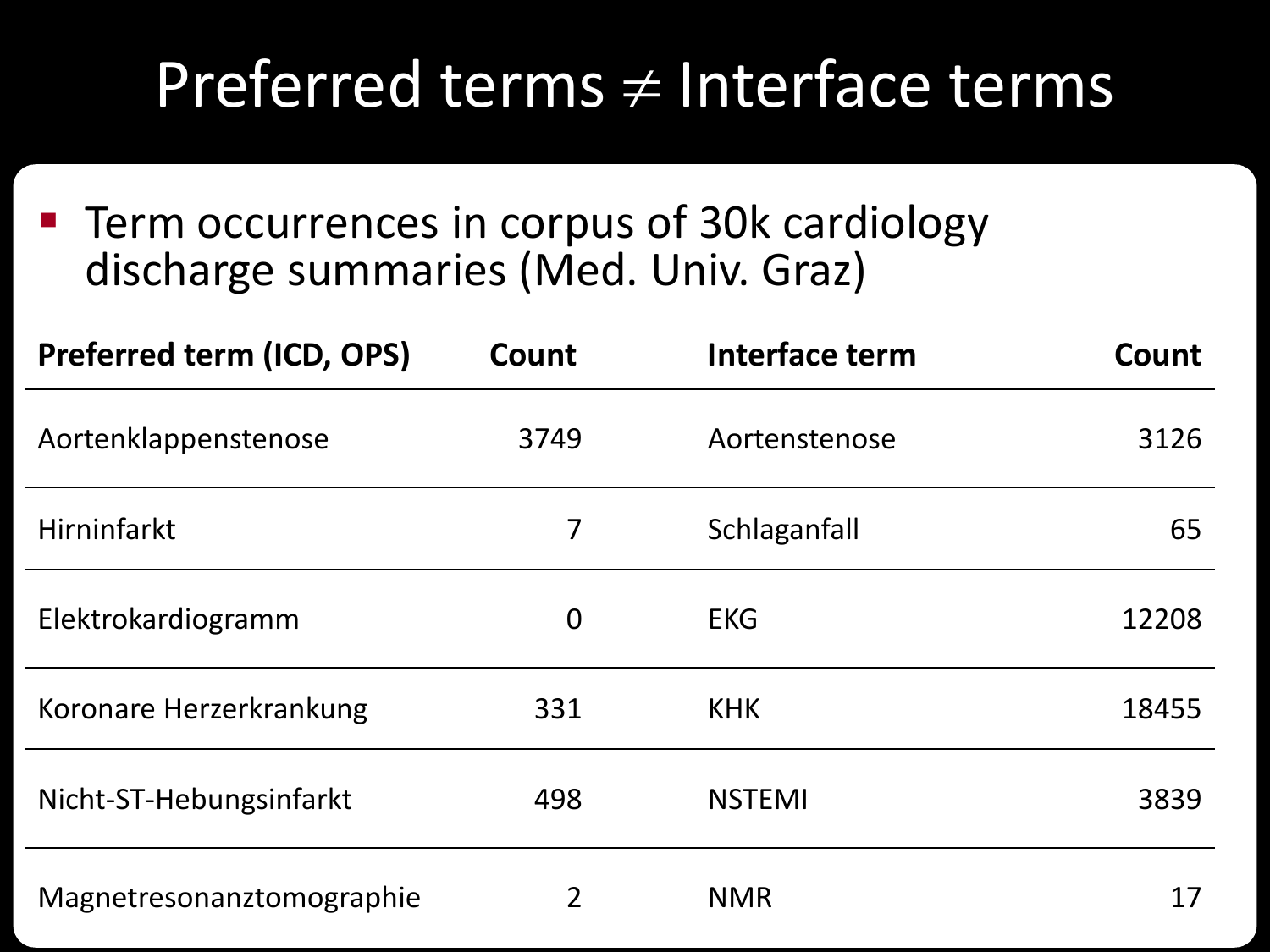## MUG-GIT (Medical University of Graz – German Interface Vocabulary for SNOMED CT)

- Motivation: semantic EHR extracts for biomarker research (CBmed IICCAB\*)
- Approach
	- **Split of SNOMED CT terms into word n-grams**
	- **Manual editing of derived core vocabulary**
	- Priority: term frequency and use cases
	- German terms from clinical corpora and terminologies
- **Current state** 
	- Approx. 2 Million machine-generated interface terms, out of 95,000 n-gram translations
	- **Core vocabulary maintained by medical students,** guideline-driven (e.g. inclusion of word stems, spelling rules, acronyms only in context)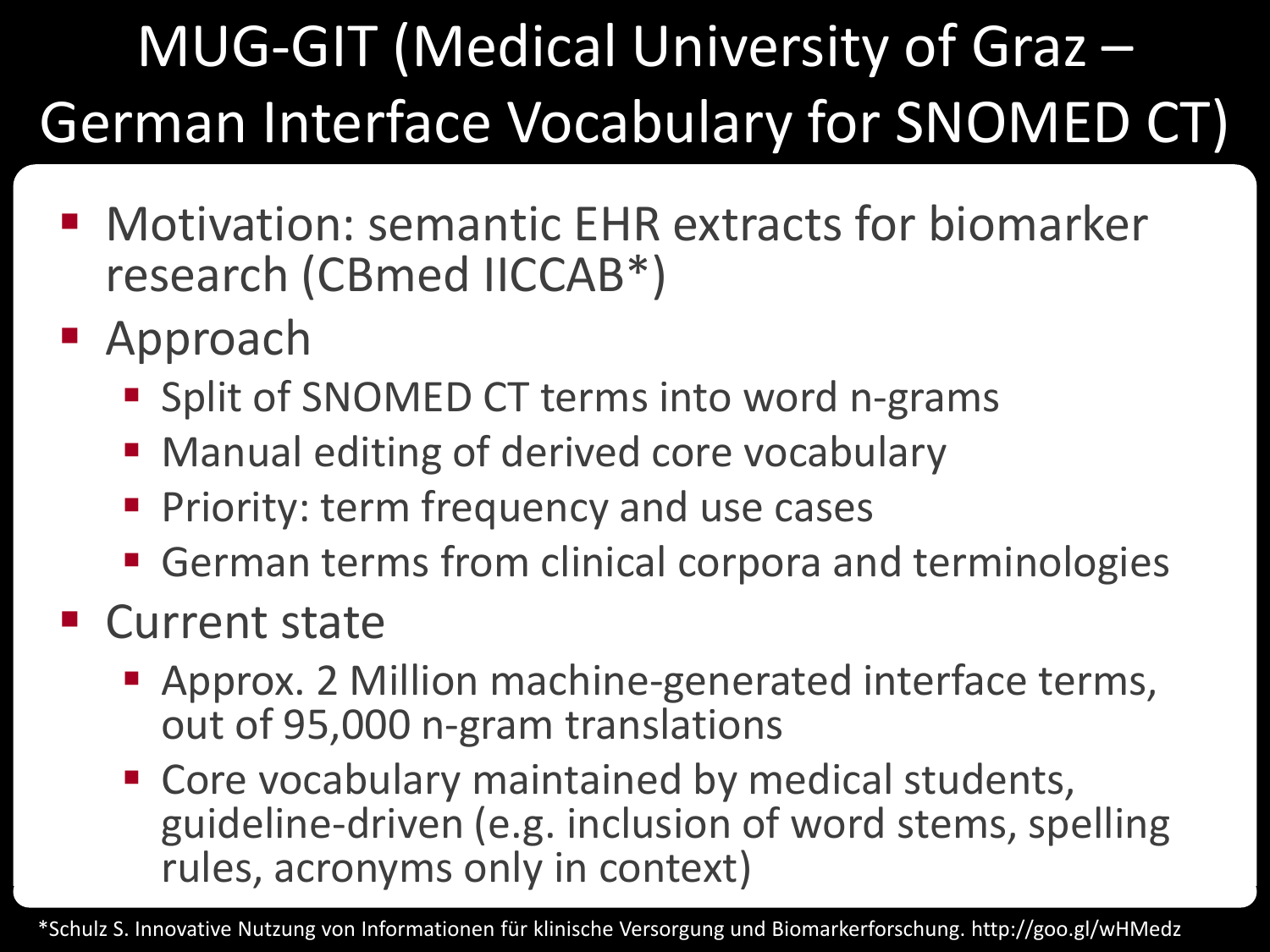## MUG-GIT: Creation of German Interface Vocabulary for SNOMED CT



Schulz S. Building an experimental German user interface terminology linked to SNOMED CT. Proc. SNOMED Expo 2017, Bratislava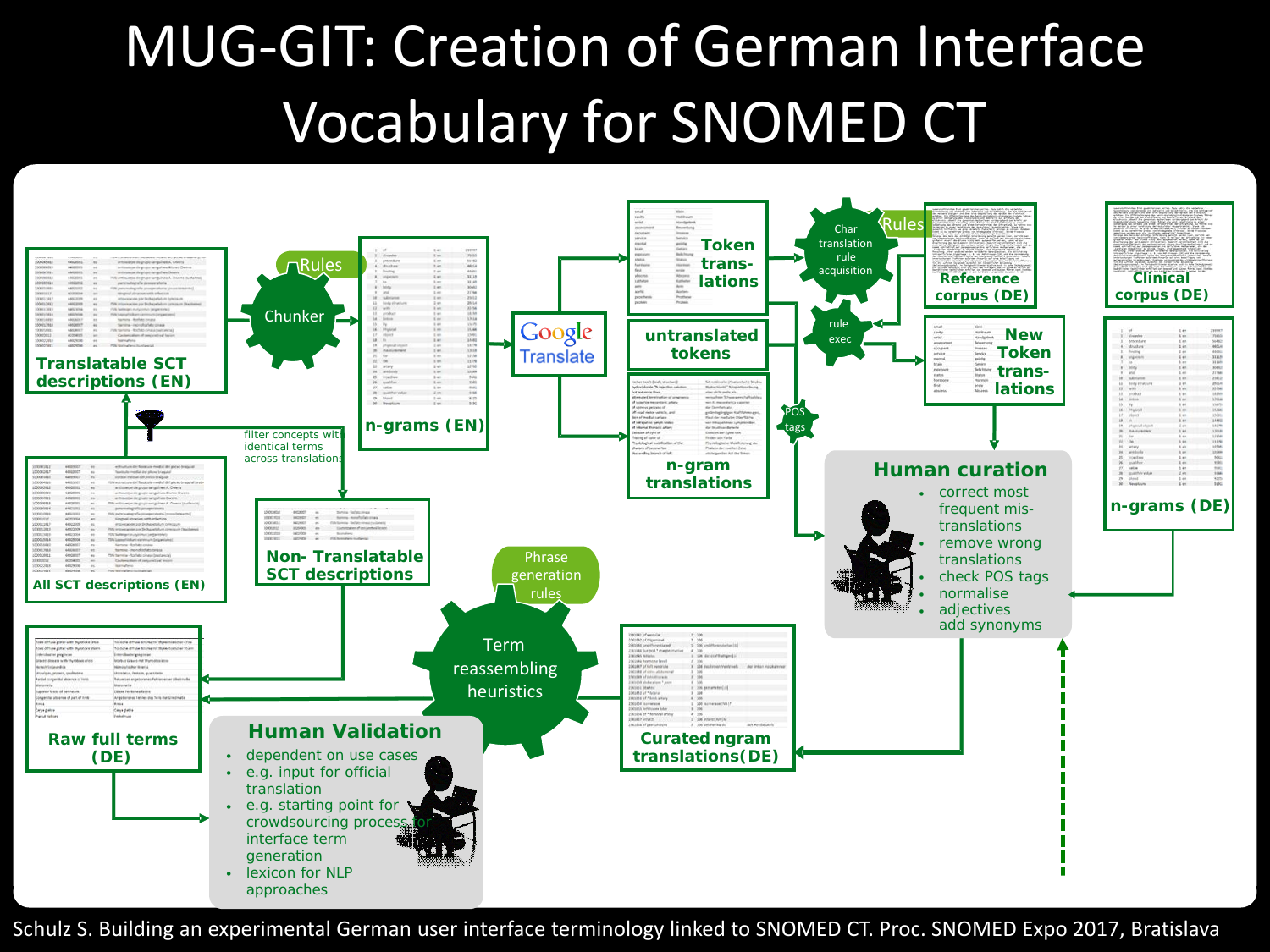## Word ngram – core vocabulary

| vaginal                     | 1              | 1478 vaginales JJ                        | Scheiden-                          |                                  |
|-----------------------------|----------------|------------------------------------------|------------------------------------|----------------------------------|
| fluoroscopic guidance       | $\overline{2}$ | 1477 Durchleuchtungskontrolle   NN   F   |                                    |                                  |
| disc                        | 1              | 1476 Scheibe   NN   F                    |                                    |                                  |
| lower limb                  | $\overline{2}$ | 1473 unteres   JJ Extremität   NN   F    | Bein   NN   N                      |                                  |
| brain                       | 1              | 1468 Gehirn   NN   N                     | Hirn   NN   N                      | Encephalon   NN   N              |
| preparation                 | $\mathbf{1}$   | 1464 Zubereitung   NN   F                | Aufbereitung   NN   F              | Präparation   NN   F             |
| method                      | 1              | 1463 Verfahren   NN   N                  | Methode   NN   F                   |                                  |
| of bone                     | $\overline{2}$ | 1462 des Knochens                        | Knochen                            |                                  |
| Red                         | 1              | $1455$ rotes JJ                          |                                    |                                  |
| Monitoring                  | 1              | 1453 Überwachung   NN   F                | Monitoring   NN   N                |                                  |
| Computed                    | 1              | 1453 berechnetes JJJ                     | Computer-                          |                                  |
| phalanx                     | 1              | 1449 Phalanx   NN   F                    |                                    |                                  |
| subsp.                      | 1              | 1449                                     |                                    |                                  |
| anastomosis                 | 1              | 1447 Anastomose   NN   F                 | Anastomosierung   NN   F           |                                  |
| vessel                      | 1              | 1446 Blutgefäß   NN   N                  | Gefäß   NN   N                     |                                  |
| Computed tomography         | $\overline{2}$ | 1443 Computertomographie   NN   F        |                                    |                                  |
| uterus                      | 1              | 1436 Uterus   NN   M                     | Gebärmutter   NN   F               |                                  |
| difficulty                  | 1              | 1432 Schwierigkeit   NN   F              |                                    |                                  |
| elbow                       | 1              | 1429 Ellbogen   NN   M                   | Cubitus   NN   M                   | Ellbogengelenk   NN   N          |
| high                        | 1              | 1429 hohes JJ                            |                                    |                                  |
| food                        | 1              | 1423 Lebensmittel   NN   N               | Speise   NN   F                    | Nahrungsmittel   NN   N          |
| Observation                 | 1              | 1423 Beobachtung   NN   F                |                                    |                                  |
| using fluoroscopic          | $\mathbf{2}$   | 1422                                     |                                    |                                  |
| unable                      | 1              | 1421 unfähiges JJ                        |                                    |                                  |
| Peripheral                  | 1              | 1419 peripheres JJ                       |                                    |                                  |
| unable to                   | $\overline{2}$ | 1418 unfähig zu                          |                                    |                                  |
| Vascular                    | 1              | 1417 vaskuläres   JJ                     | Gefäß-                             |                                  |
| using fluoroscopic guidance | $\overline{3}$ | 1416 mit Durchleuchtungskontrolle        |                                    |                                  |
| Benign neoplasm             | $\overline{2}$ | 1415 gutartiges   JJ Neubildung   NN   F | gutartiges   JJ Neoplasie   NN   F | benignes   JJ Neoplasie   NN   F |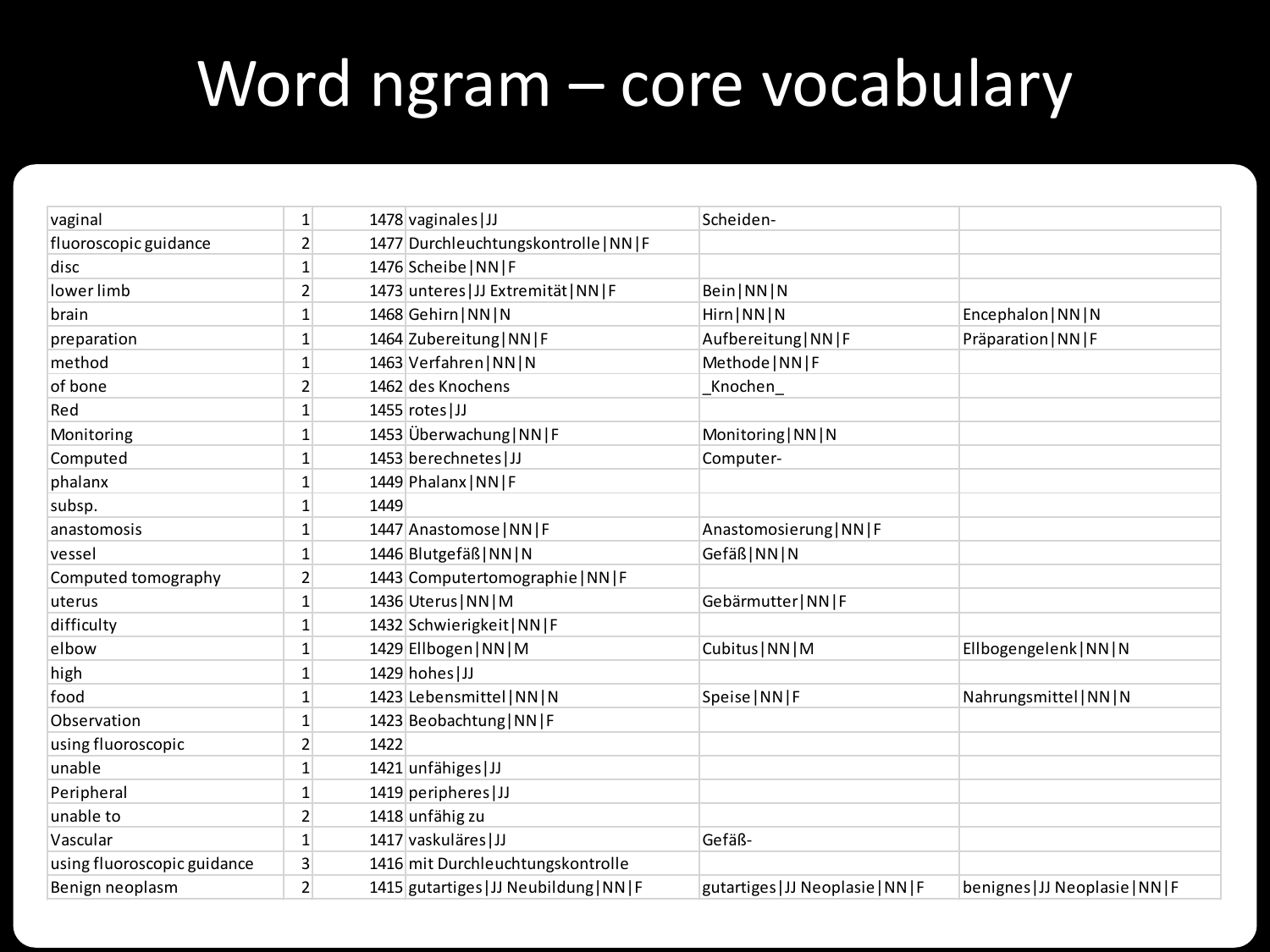## Machine-generated Interface terms

| 20170315 240011 002 | 126952004 Neoplasm of brain         | Gehirnneubildung                |
|---------------------|-------------------------------------|---------------------------------|
| 20170315_240011_003 | 126952004 Neoplasm of brain         | Neubildung des Hirns            |
| 20170315 240011 004 | 126952004 Neoplasm of brain         | Hirnneubildung                  |
| 20170315_240011_005 | 126952004 Neoplasm of brain         | Neoplasie des Gehirns           |
| 20170315 240011 006 | 126952004 Neoplasm of brain         | Gehirnneoplasie                 |
| 20170315_240011_007 | 126952004 Neoplasm of brain         | Neoplasie des Hirns             |
| 20170315 240011 008 | 126952004 Neoplasm of brain         | Hirnneoplasie                   |
| 20170315_240011_009 | 126952004 Neoplasm of brain         | Neoplasma des Gehirns           |
| 20170315_240011_010 | 126952004 Neoplasm of brain         | Gehirnneoplasma                 |
| 20170315_240011_011 | 126952004 Neoplasm of brain         | Neoplasma des Hirns             |
| 20170315 240011 012 | 126952004 Neoplasm of brain         | Hirnneoplasma                   |
| 20170315_241010_001 | 126953009 Neoplasm of cerebrum      | Neubildung des Großhirns        |
| 20170315_241010_002 | 126953009 Neoplasm of cerebrum      | Neoplasie des Großhirns         |
| 20170315_241010_003 | 126953009 Neoplasm of cerebrum      | Neoplasma des Großhirns         |
| 20170315 242015 001 | 126954003 Neoplasm of frontal lobe  | Neubildung des Frontallappens   |
| 20170315_242015_002 | 126954003 Neoplasm of frontal lobe  | Neubildung des Lobus frontalis  |
| 20170315 242015 003 | 126954003 Neoplasm of frontal lobe  | Neoplasie des Frontallappens    |
| 20170315_242015_004 | 126954003 Neoplasm of frontal lobe  | Neoplasie des Lobus frontalis   |
| 20170315 242015 005 | 126954003 Neoplasm of frontal lobe  | Neoplasma des Frontallappens    |
| 20170315_242015_006 | 126954003 Neoplasm of frontal lobe  | Neoplasma des Lobus frontalis   |
| 20170315_243013_001 | 126955002 Neoplasm of temporal lobe | Neubildung des Temporallappens  |
| 20170315_243013_002 | 126955002 Neoplasm of temporal lobe | Neubildung des Lobus temporalis |
| 20170315_243013_003 | 126955002 Neoplasm of temporal lobe | Neoplasie des Temporallappens   |
| 20170315 243013 004 | 126955002 Neoplasm of temporal lobe | Neoplasie des Lobus temporalis  |
| 20170315 243013 005 | 126955002 Neoplasm of temporal lobe | Neoplasma des Temporallappens   |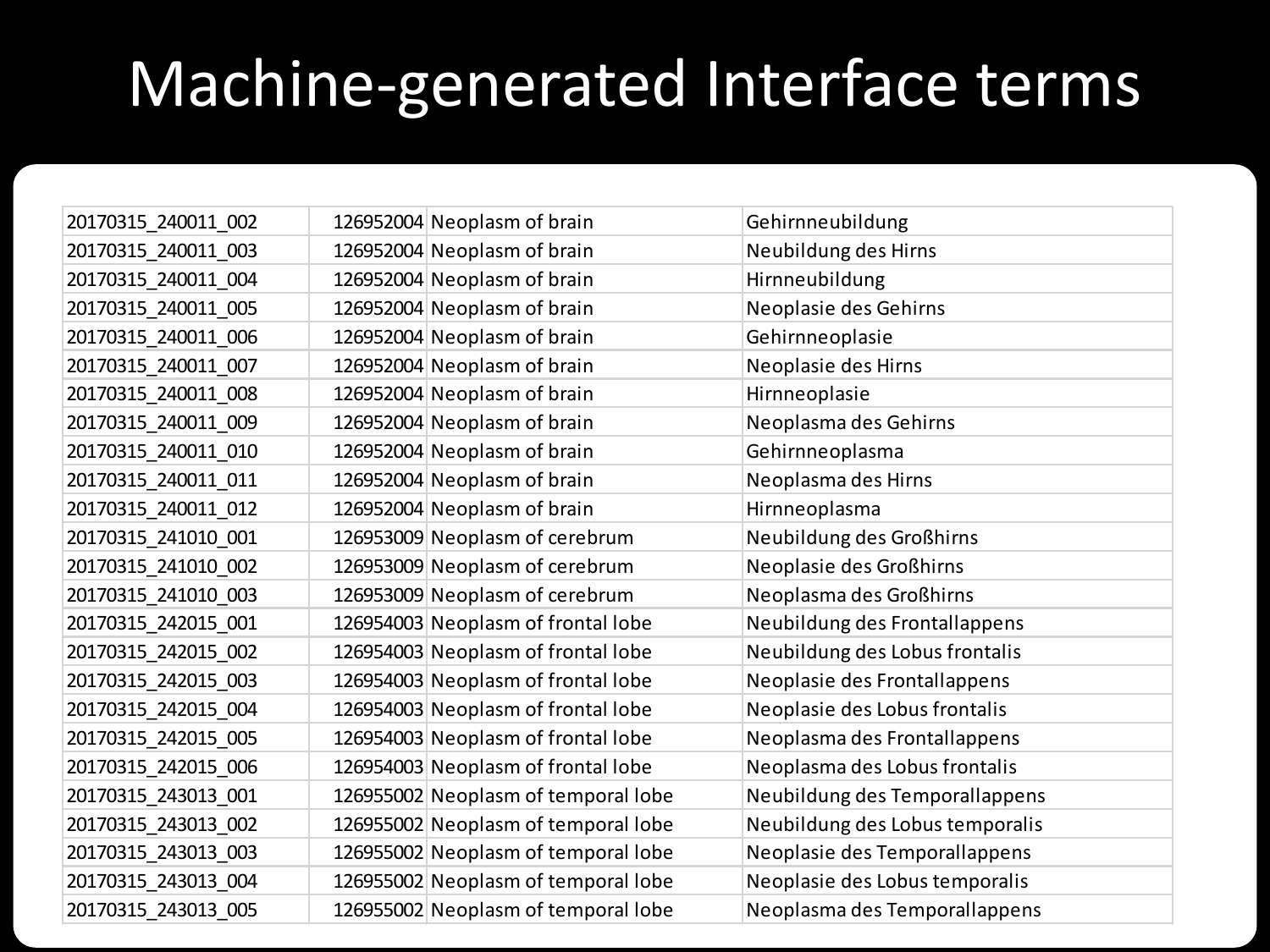## Suggestion: collaborative development of SNOMED CT interface dictionary within MI-I

#### ■ Rationale

- **Project on data integration / secondary use / semantic** search: MI-I, Austria: ELGA, Switzerland: SNOMED CT introduction
- Need for local vocabulary / value sets
- Natural language processing of clinical texts
- Dictionary Crowdsourcing platform
	- Bottom-up development of German language interface terms linked to SNOMED CT
	- **Term translations, context of use, example annotations**
	- **Recommender services, user rating**
	- **Joint ownership of content**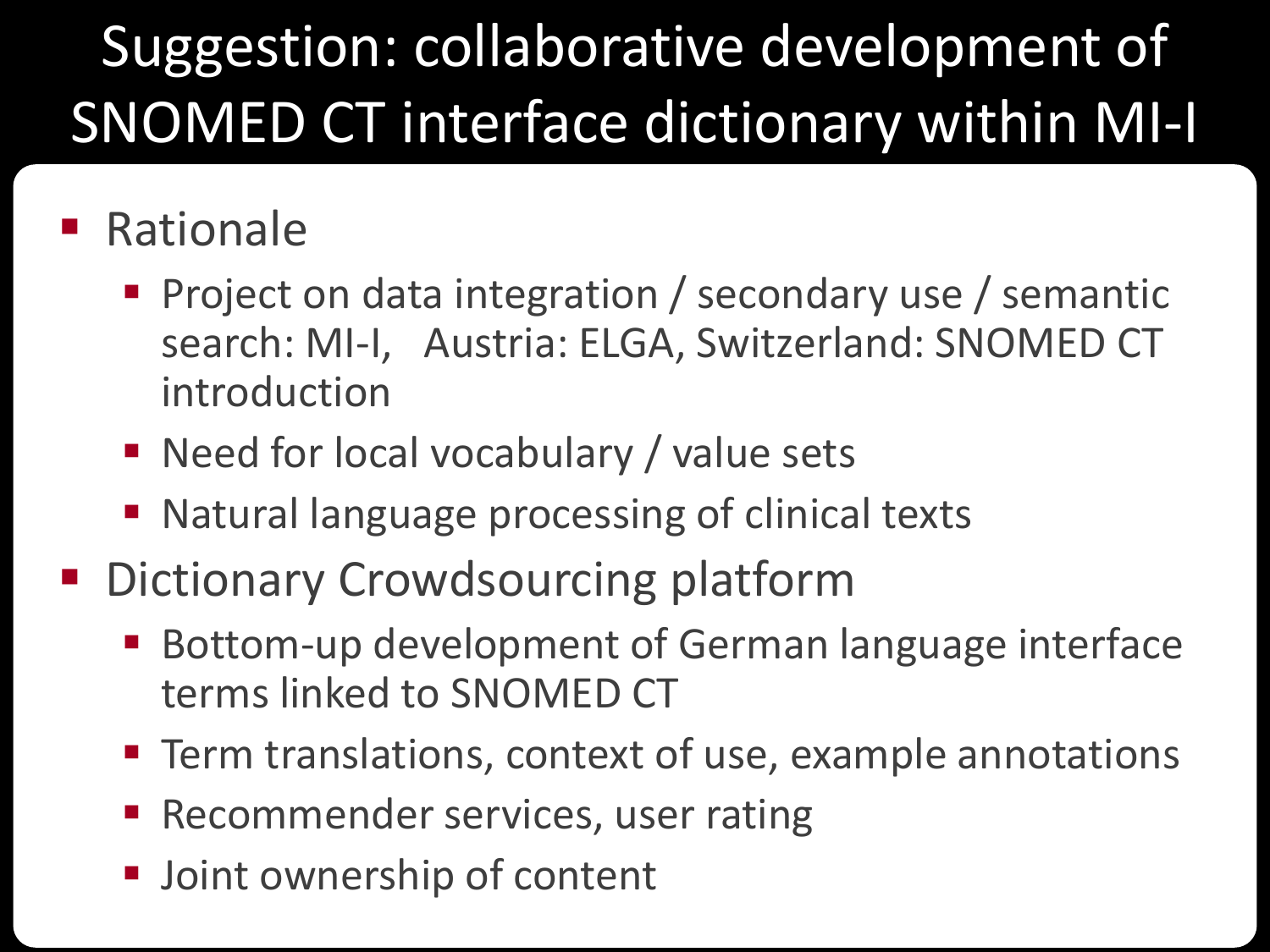## Take home messages for MI-I projects

- **MI-I** as a **catalyst for SNOMED CT adoption** in DE
- Consider **SNOMED CT as a central part of a semantic ecosystem**, populated by other interfacing standards, e.g. IDMP, LOINC, ICD, HL7 etc.
- **Build a terminology task** force across all MI-I project and collaborate with other SNOMED CT users / adopters in the D-A-CH countries
- Focus on the **collaborative building of a German clinical interface vocabulary** linked to SNOMED CT, using state-of-the are crowdsourcing technology